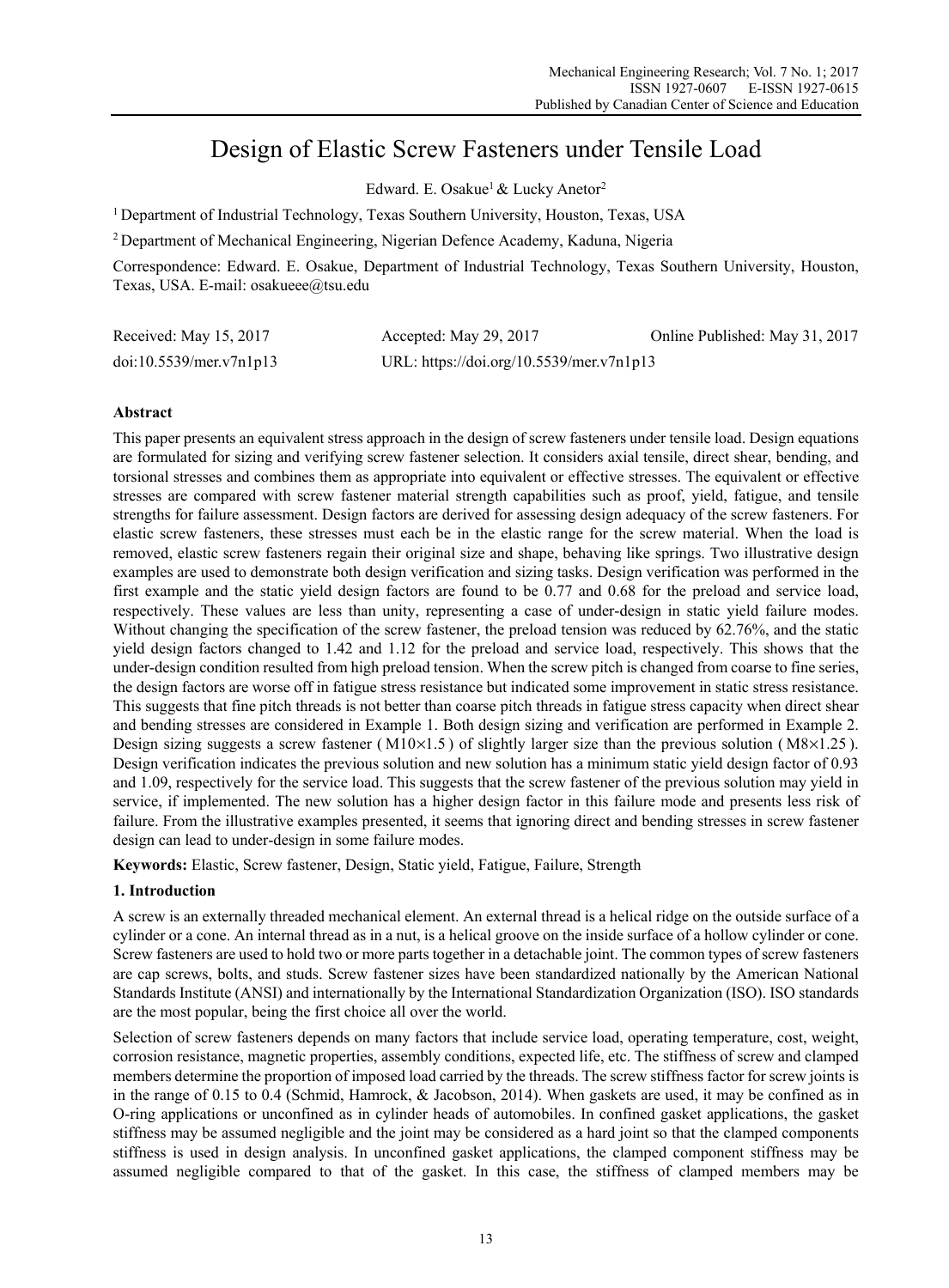approximated by the stiffness of the gasket and the joint may be considered as soft. In hard joint, most of the service load is taken by the clamped members but in a soft joint, the screw carries most of the service load. Clearly it is desirable to have hard joints so as to minimize screw load and size.

Many screw fasteners are subjected to tensile load in service, for instance; screws used in cylinder head covers, pressurized vessels, eyebolts, turnbuckles, flange coupling bolts, etc. Screws under bending load such as some foundation and bracket bolts are also loaded in tension. For screws loaded in shear (common in structural design), it is good design practice to avoid the shear plane passing through the threads. Dowel pins in close-fits are preferred for shear loads in machinery assembly. The screw is sometimes made of a stronger material than the nut in a bolted joint. This promotes local yielding in the nut threads when the fastener is tightened and thus improves thread fit and better load sharing among the threads. In a joint, the screw fastener is in tension while the nut is in compression so that the pitch of the screw tends to increase while the nut pitch tends to decrease. This deformation of the screw and nut threads helps to relieve subsequent threads below the first of the imposed load. Thus the first few threads in the engagement normally carry a higher proportion of the service load. Experiments suggest that the first thread carries 38%, the second carries 25% and the third carries 15% of the imposed load (Budynas & Nissbett; Gope, 2014).

When in service, many screw fasteners are subjected to vibrations that are transferred to the screw threads. For proper functioning, appropriate preload tension must be applied. The preload induces tension on the screws but imposes compressive load on the clamped components. High clamping force prevents fluids from leaking by containing fluid pressure, resisting shear loads through interfacial friction, and absorbing most of any fluctuating dynamic load. Creep, corrosion, wear, vibrations, etc. slowly reduced the elastic deformation from preload with time. Elevated temperature or cyclic temperature fluctuations may accelerate the loss of preload. The loss of preload can potentially reduce fatigue resistance as well as cause separation of joint. Dismantling and re-assembling increases chances of loosening for joints. It is common practice to specify re-tightening schedule for screw fasteners in order to maintain proper preload (Collins, Busby & Staab, 2010).

Screw fasteners can fail in several modes but the dominant stress in a screw under tension is tensile. Other potential failure modes of screws are stripping shear failure at the thread roots, and fatigue failure. When screw and nut are made of the same material and the nut height is at least half the screw diameter, stripping failure is unlikely (Collins, Busby & Staab, 2010). Standard nuts have a height of approximately 0.875 times screw diameter and thick nuts have heights approximately equal to the screw diameter. These proportions practically eliminate stripping failure of threads. Since there is no relative motion when screw fasteners are in service, bearing stress is generally neglected and crushing stress should be considered instead. Experience shows that 90% of screw joint failures are due to fatigue (Berezovsky, Chernilevsky & Petrov). Fatigue failure analysis of screws indicates that 15% of failures occur at the fillet under the head, 20% occur at the end of threads on the shank, and 65% occur in the threads that are in contact with the nut (Budynas & Nissbett, Bhandari, 2010). About 85% of screw failures are associated with the threads in engagement and the crack originates at a thread corner (Zahavi, 1992). Inadequate design consideration, material problems, insufficient preload, loosening, and excessive loads can all contribute to screw fastener fatigue failure (Hudgins & James, 2014). If the preload tension is not correct, the joint could fail in several ways such as fatigue fracture, vibration loosening, stress corrosion cracking, and hydrogen embrittlement (FEDS, 2009). Higher preload results in decreased cyclic stress amplitude; especially, when the external load is below the preload tension value. To minimize chances of loosening, the highest preload tension possible should be used, up to but not exceeding the yield strength of the screw fastener material. Screw fasteners failure can lead to disastrous consequences and substantial financial loss. (Hudgins & James, 2014).

In current screw fastener design practice, attention is largely on the axial tensile stress in a screw and sometimes, the torsional stress from the preload is considered. Bending and shear stresses are rarely considered and when done, they are treated mostly independently. Considering these stresses independently simplifies analysis but the combined effect is unknown. Neglecting these stresses means the actual operating stresses are under estimated in screw fastener design. A consideration of equivalent stresses can help determine the effect of combined axial tensile, bending, and shear stresses. This presents the possibility of being able to assess the combined effect on potential failure modes. The approach ensures that all stress types are properly considered in screw fastener design. This study seeks to incorporate these stresses into equivalent or effective stresses in screw fastener design since in practice they all contribute to screw joint failures. Models for equivalent and or effective stresses are developed for screw preload, maximum service load, static, dynamic fatigue, and crushing failure modes.

#### **2. Design Basis**

In screw fastener design, the external axial load is normally assumed to act through the center of the screw while the nut and screw engage at the threads. The resistive contact forces therefore act on the threads which are located off the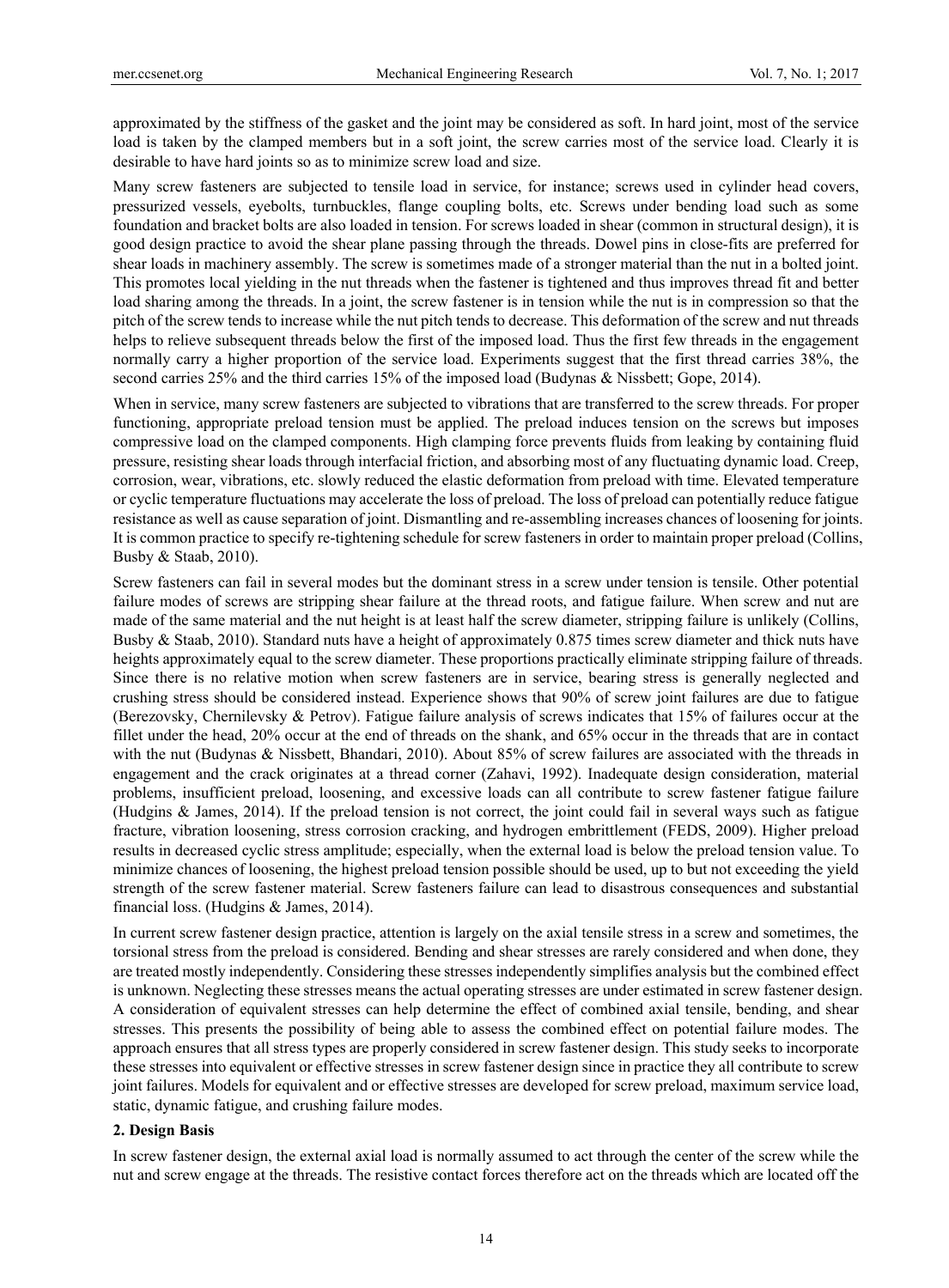screw center. Physically, the screw threads may be construed as cantilever beams carried on the root diameter of the screw fastener. Assuming the resistive force acts at the pitch circle diameter of the screw, the thread is then subjected to both bending and direct shear loads at the root diameter of the screw or nut. Direct axial tensile stress is generated by the central load on the screw fastener, so the shear and bending stresses are additional. In the current design of screws, the direct shear and bending stresses caused by the contact load on threads are often neglected. If these were considered and estimated, certainly they will increase the equivalent stress on the screw threads. If the increase is sufficiently high, then the screw may fail earlier than expected. Another type of stress of relevance is the torsional shear stress which is imposed during pre-loading at the time of assembling. Though this stress is released after pre-load, it increases the imposed stress on the screw thread at preloading. Due to the caution and rate of loading during preloading, the screw joint may be considered to be under static load. From the above consideration, the torsional stress is in addition to the enumerated stresses and should be taken into account in screw design. Crushing stress is generally neglected but a quantitative estimate should be informative.

#### *2.1 Equivalent Cylinder*

It is found experimentally that the tensile stress area of a screw can be related to its pitch and root diameters (Budynas & Nissbett). Thus we may associate the tensile stress area with a fictitious equivalent diameter which can be used in design analysis. This diameter is the average of the pitch and root diameters of the thread. The tensile stress area, thread base shear area, and thread base section modulus can be evaluated using the diameter of the fictitious cylinder. This type of abstraction is not new in design. An example is the use of fictitious cylinders of equivalent diameters for gears referred to the pitch point. Figure 1a shows a physical screw with pertinent design parameters while Figure 1b is the equivalent cylinder.



Figure 1. Screw fastener and equivalent cylinder

Referring to Figure 1a, and for metric threads (Budynas & Nissbett; Childs, 2004):

$$
d_p = d_o - 0.649519 p_t \tag{1}
$$

$$
d_r = d_o - 1.226869 p_t \tag{2}
$$

Referring to Figure 1b, the tensile stress diameter is taken as the mean of  $d<sub>n</sub>$  and  $d<sub>r</sub>$ . From Eqs. (1) and (2):

$$
d_t = d_o - 0.938194 p_t
$$
\n(3)

The land of metric thread profile is  $0.25 p_t$ , so the thread root thickness is obtained as:

$$
h = 0.25p_t + 2 \times 0.5 \times (d_o - d_r)p_t \tan \varphi
$$
\n(4)

Referring to Figure 1, for metric threads,  $2\varphi = 60^\circ$  or  $\varphi = 30^\circ$ . Hence: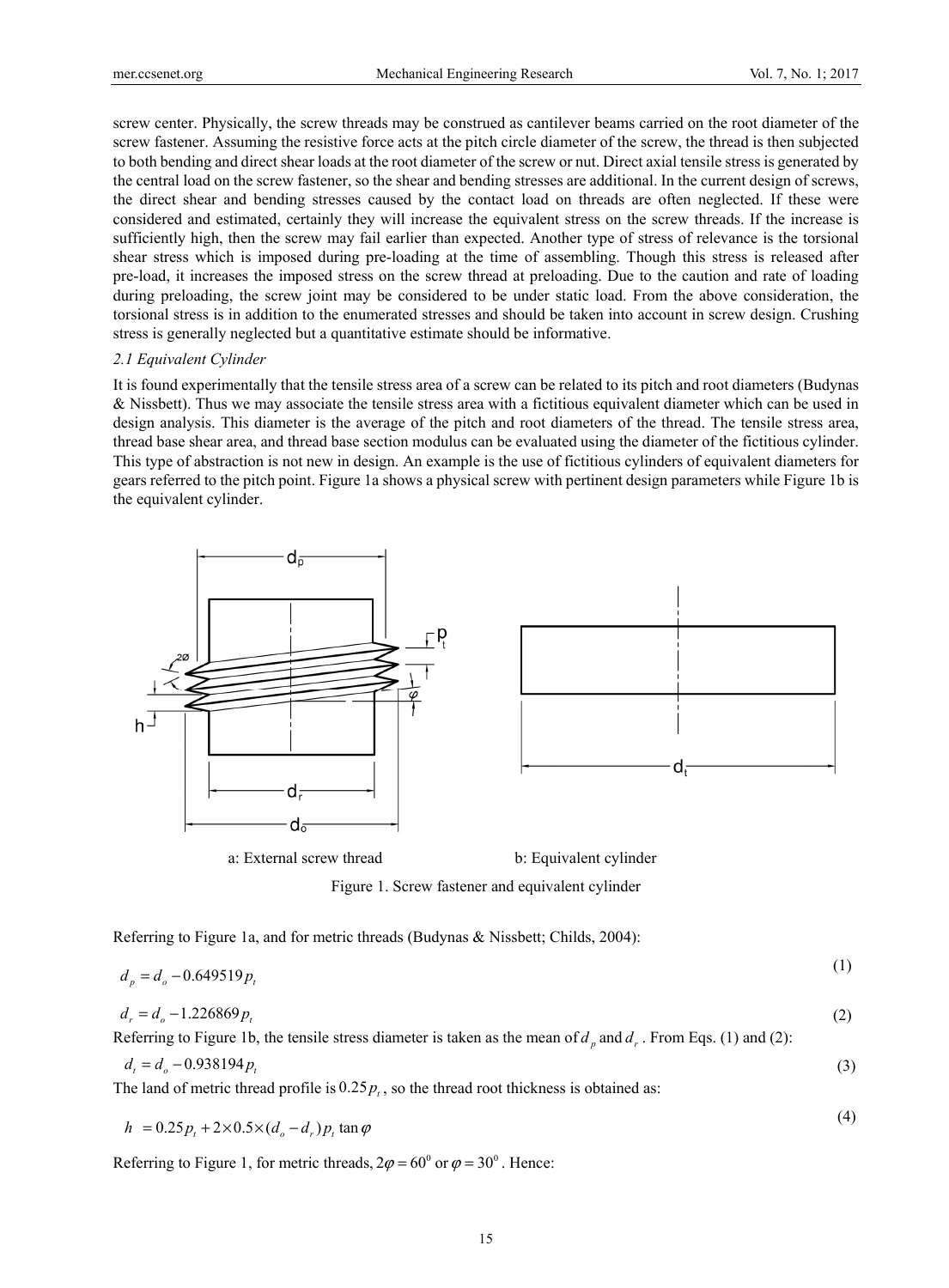$$
h = 0.958333 p_t \tag{5}
$$

Single start threads are used in most screws, so the lead angle and lead angle factor are, respectively:

$$
\phi = \tan^{-1} \left[ \frac{p_t}{\pi d_p} \right] \qquad \mu_0 = \tan \phi \tag{6}
$$

#### *2.2 Thread Loading in Screw Joints*

Figure 2a shows the loads on a screw joint in service after it is preloaded. The external load, in general, has a minimum and a maximum value. This naturally creates a fatigue load situation and it is little surprising that fatigue failure is the most common failure mode in screw joints. The effective load on the threads is influenced by the deformation of the screw and the clamped parts. The deformation of individual parts depends on its stiffness.



Figure 2. Screw joint

Figure 2b shows the conceptual model of the screw joint consisting of two springs in a series arrangement: one for the screw fastener and the other for the clamped parts. The stiffness of individual clamped part and that of the screw fastener have to be estimated in order to evaluate the load transferred to the threads. For the stiffness of the clamped members, the work of Shigley has gained popular acceptance (Budynas & Nissbett; Gope, 2014; Schmid, Hamrock, & Jacobson, 2014). He formulated a compression pressure cone stiffness model for each clamed part in a joint and a half-cone-angle of  $30^0$  is commonly assumed. The clamped parts are considered as springs in series so that their combined stiffness is evaluated as  $k_e$ . The screw fastener stiffness  $k_h$ , is evaluated with a different model. The load transferred to the screw threads depends on the relative stiffness of the screw fastener to that of the clamped parts and is called the screw stiffness factor,  $c<sub>b</sub>$ . It is given by:

$$
c_b = \frac{k_b}{k_b + k_c} \tag{7}
$$

If joint bodily separation is to be prevented, then the range of preload tension is:

$$
F_e (1 - c_b) < F_i < \alpha_p A_i S_p \tag{8}
$$

The parameter  $\alpha_n$  is taken as 0.75 for fatigue loading or reused joints and 0.9 for static loading or permanent joints (Childs, 2004; Budynas & Nissbett), but they are prescribed arbitrarily.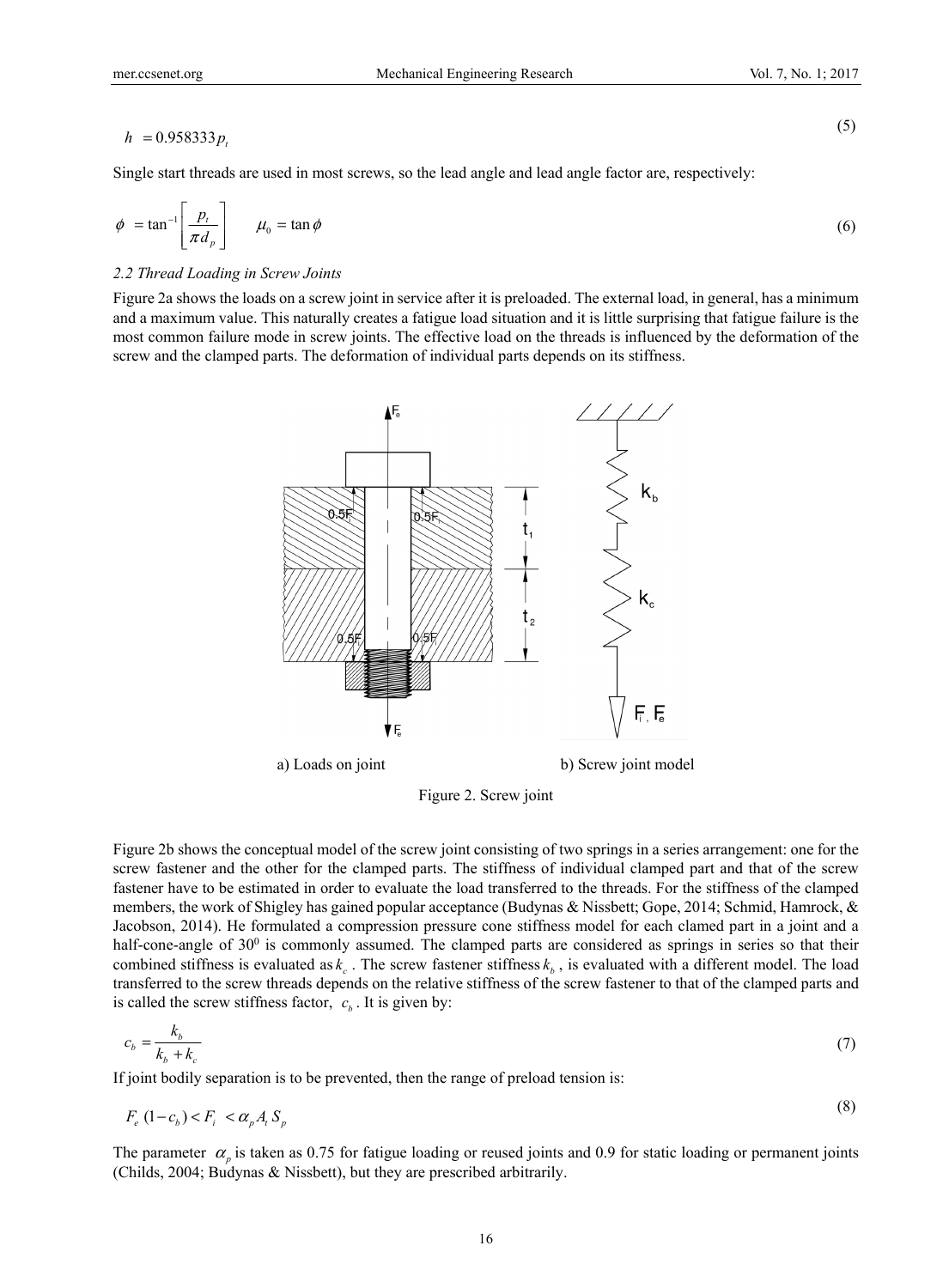The loads transferred to the threads are:

$$
F_{b\max} = F_i + c_b F_e \qquad F_{b\min} = F_i + c_b F_e' \tag{9}
$$

The loads above are summarized by:

$$
F_b = F_m + F_a \tag{10}
$$

where:

$$
F_m = F_i + c_b F_{em} \qquad F_a = c_b F_{ea} \tag{11}
$$

$$
F_{em} = 0.5(F_e + F_e') \qquad F_{ea} = 0.5(F_e - F_e') \tag{12}
$$

Figure 3a shows the contact forces on the first and second threads of a screw and nut when in engagement. Subscript 1 identifies the first thread, while subscript 2 identifies the second thread. During pre-tensioning, the forces acting come from the preload tension. When the screw fastener is in service, the contact forces come from the service load. As indicated in Figure 3b, thread forces act at the pitch radius of the thread (Schmid, Hamrock & Jacobson, 2014). The force  $F_1$  is the load carried by the first thread and the second thread carries the force  $F_2$ . Assuming the threads are in good contact, the force  $F_2$  on the second screw thread is transferred to the first screw thread by the nut thread.



Figure 3. Thread load in shear and bending

Based on experiments and after preload:  $F_1 = 0.38 F_i$  and  $F_2 = 0.25 F_i$  and in service  $F_1 = 0.38 F_b$  and  $F_2 = 0.25 F_b$ [Budynas & Nissbett, Gope, 2014). Only the first two threads need be considered since the others carry lower proportions of the load on the joint. From Figure 3b, the resultant static contact forces on the first thread after preload and in service are respectively:

$$
F = F_1 - F_2 = 0.13F_i \qquad F = F_1 - F_2 = 0.13F_b \tag{13}
$$

Similarly, the resultant fatigue mean and alternating contact forces on the first thread in service are respectively:

$$
F = F_1 - F_2 = 0.13F_m \qquad F = F_1 - F_2 = 0.13F_a \tag{14}
$$

#### *2.3 Assumptions*

The screw thread form is complicated from the point of analysis (Budynas & Nissbett). The local deformations at the screw and nut threads under load further complicate the analysis. Therefore, very accurate estimation of stresses in screw fasteners is a real challenge. While relatively simple stress capacity model may be used to estimate initial size of a screw, during design verification, the screw must be assessed against static yield and fatigue resistances with more accurate capacity models. To simplify the design analysis of screw fasteners, the following assumptions are made: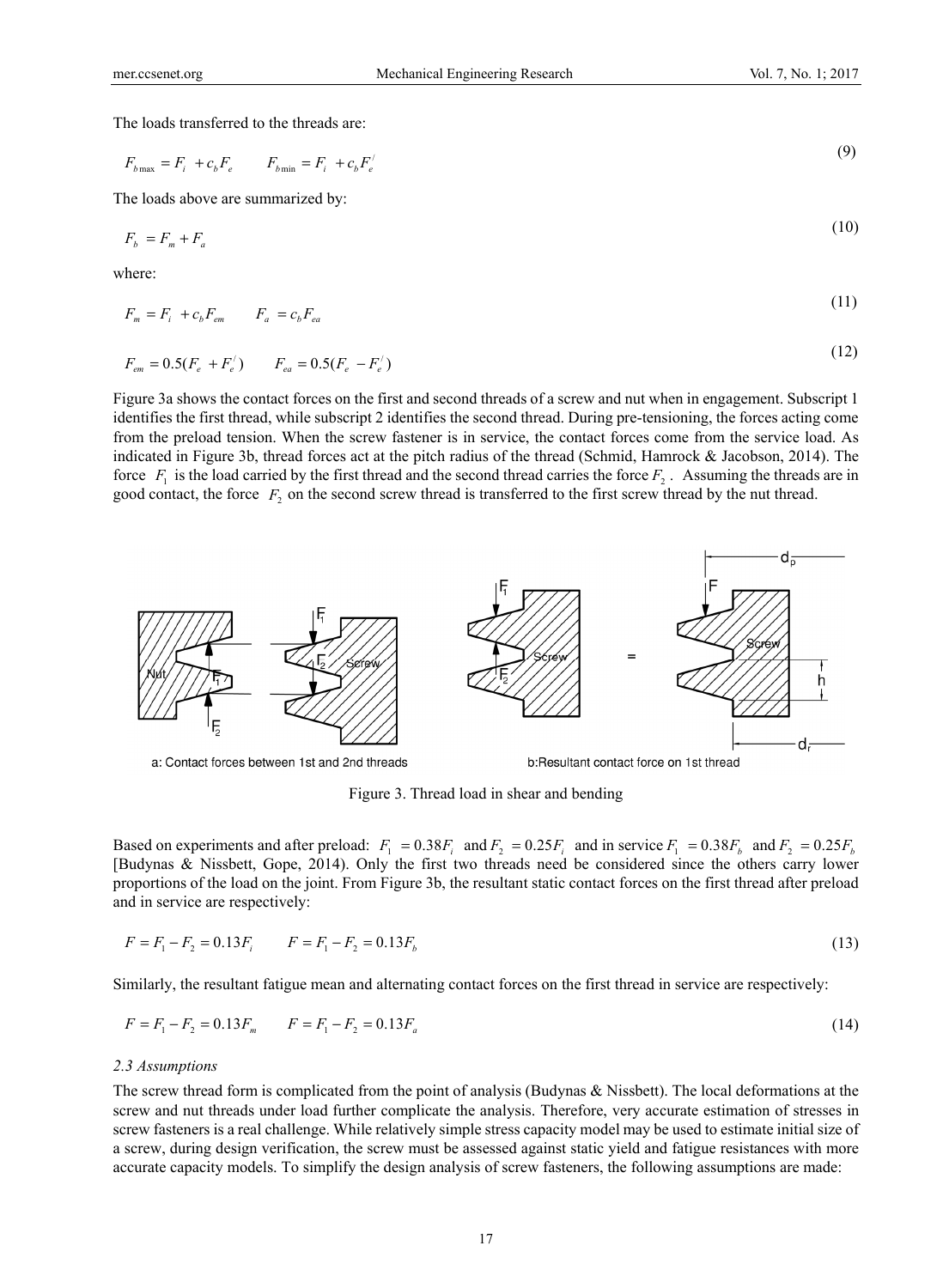- 1) Screw material is ductile
- 2) Hooke's law applies
- 3) Tensile diameter is used to estimate section shape properties
- 4) Preload should prevent joint separation
- 5) Mean load is static load
- 6) Stress concentration is unity for static load for ductile materials
- 7) Gerber fatigue failure rule applies

## **3. Design Sizing of Elastic Screws**

The objective in design sizing is to obtain an initial size of a component. This size is used to initiate design optimization in the design verification task. In preliminary design calculations, simplifying assumptions are made to help initiate the normal iterative design process. A reasonable estimate of size in design sizing task should result in fewer iterations during design verification (Bausbacher & Hunt, 1993). Design sizing should be based on the most significant failure mode of a component in order to obtain a reasonable initial size (Osakue, Anetor & Odetunde, 2015). The external load applied to screws in a joint leads to tensile, shear, and bending stresses in the thread. But the predominant stress in screws under tensile load is the tensile stress. The shear and bending stresses caused by the imposed load makes initial sizing rather complicated, so they may be ignored at design sizing. The worst case in the screw loading is when the external load is high enough to separate the joint. At that point the load on the screw is equal to the external load. Assuming the external load is applied to the equivalent screw cylinder, the tensile stress on it is:

$$
\sigma_{i} = \frac{F_{e}}{A_{i}} \tag{15}
$$

It is reported that 90% of screw joint failures are due to fatigue (Berezovsky, Chernilevsky & Petrov, 1988). Since fatigue failure is most common in screw joints, it seems reasonable to account for stress concentration in the predominant axial tensile stress above. A stress concentration factor may be included in Eq. (15) for this purpose. Assuming linear-elastic deformation of the screw fastener, the stress must be in the elastic range: that is, at most equal to the proof strength. Therefore:

$$
\sigma_t = \frac{k_\sigma F_e}{A_t} \le S_p \tag{16}
$$

For rolled threads, the stress concentration factor is taken as 2.2 for M5.8 screw material grade and below and 3.0 for M6.6 and above. For cut threads, the stress concentration factor is taken as 3.0 for M5.8 and below and 3.8 for M6.6 and above (Budynas & Nissbett). Mass produced external threads are usually rolled and gives smoother thread finish and better fatigue resistance. Specialty threads are made by cutting, usually on a lathe or similar machine-tools. It is usually safe to assume that threads have been rolled, except otherwise specified (Schmid, Hamrock & Jacobson, 2014). In fatigue design, the surface finish influence on fatigue strength is incorporated in the stress concentration factor. A fatigue size factor should be taken into account in determining the fatigue strength of screw fastener.

The root stress concentration factor for cut and rolled threads may be estimated, respectively as:

$$
k_{\sigma} = 1.0914 \times \ln(S_u) - 3.678 \qquad k_{\sigma} = 0.8731 \times \ln(S_u) - 2.942 \tag{17}
$$

For sizing purposes and from Eq. (16):

$$
A_t \ge \frac{k_\sigma F_e}{S_p} \tag{18}
$$

Eq. (18) is a simplified screw fastener design sizing model which does not require evaluating the stiffness of the screw fastener ( $k_h$ ) and clamped parts ( $k_e$ ) or the screw stiffness factor ( $c_h$ ). Values of *A*, for standard screw fasteners are listed in tables in design textbooks and handbooks, so estimate from Eq. (18) can be used to select appropriate size. Alternatively, the screw diameter may be estimated and used for selection. That is:

$$
A_t = \frac{\pi}{4} d_t^2 \qquad d_t \ge \sqrt{\frac{4A_t}{\pi}} = \sqrt{\frac{4k_\sigma F_e}{\pi S_p}}
$$
\n<sup>(19)</sup>

For coarse metric screws of nominal size in the range of 10 mm to 48 mm, on the average: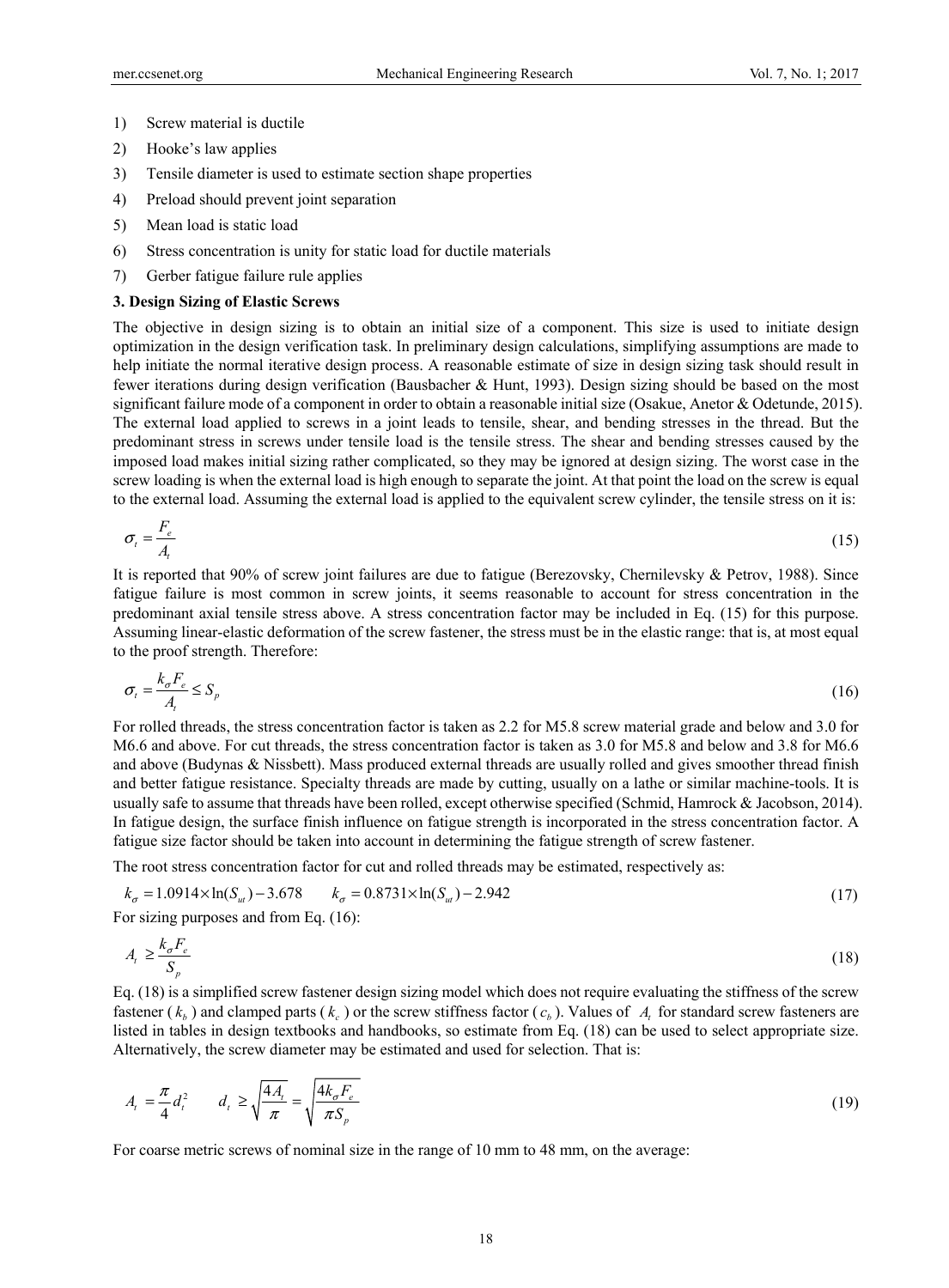# $d_o \approx 1.135 d_t$  (20)

## **4. Design Verification of Elastic Screws**

The objective in design verification is to assess the adequacy of a design. Based on the result(s) of design sizing, the designer(s) have size(s) which can be used to estimate stresses or other performance capacities. The performance capacity result(s) can then be judged for acceptability. In the case of screws, different stress capacity models may be investigated. As mentioned previously, tensile stress, shear stress, and bending stress are generated by the loads imposed on them. The tensile stress is assumed uniform on the screw fastener and the direct shear stress is also assumed uniform at the root base. Bending and torsional stresses vary linearly from the center line of the screw fastener. The critical design point is the root of the first thread which bears the highest proportion of the imposed load.

### *4.1 Static Yield Resistance*

Static tensile failure is most likely during installation when the screw is preloaded for application. During preloading, direct axial tensile, bending, direct shear and torsional stress are created but the torsional stress is released after assembly. During preload or setup, the screw joint may be viewed as loaded by a static force, *Fi* .

## 4.1.1 Axial Tensile Stress

The static axial stress after preload is:

$$
\sigma_z = \frac{F_i}{A_t} \tag{21}
$$

4.1.2 Direct Shear Stress

The maximum direct shear stress for the first thread is from Eq. (13a):

$$
\tau_s = \frac{0.13F_i}{A_s}
$$
\n
$$
A_s = bh
$$
\n
$$
b = \pi d_t
$$
\n
$$
A_s = \pi d_t h
$$
\n(22)

## 4.1.3 Bending Stress

From Figure 3b, the moment arm of the thread load is:

$$
l_a = \frac{d_p - d_r}{2} \tag{23}
$$

The maximum bending stress for the first thread is from Eq. (13a):

$$
\sigma_b = \frac{0.13 F_i l_a}{Z_x} \qquad \sigma_b = \frac{0.13 F_i (d_p - d_r)}{2Z_x} \tag{24}
$$

where:

$$
Z_x = \frac{bh^2}{6} \tag{25}
$$

## 4.1.4 Preload Torsional Stress

For proper functioning of screw fasteners, appropriate preload tension must be applied. For critical joints, it is obligatory to control the preload tension on screw joints (Korsakov, 1987). High preload is desirable because the problem of joint separation is largely eliminated. It is better to use highly stressed small screw than lightly stressed large screw because the stiffness of the small screw is less (Gope, 2014). The minimum tightening force must ensure that the joint can operate without separation (Korsakov, 1987). The maximum tightening force must produce a stress less than the yield strength of the screw fastener material. It is common practice to specify an initial preload torque that produces a stress of about 75% of the yield strength or 85% of the proof stress (Collins, Busby & Staab, 2010). Generally, the preload tension should produce a stress in the range of 50% to 80% of the yield strength of screw fastener material (Korsakov, 1987).

When estimating the preload torque, all thread forces are assumed to act at the pitch radius of the thread and the collar force acts at the midpoint of the collar surface (Schmid, Hamrock & Jacobson, 2014).The preload torque may be estimated as: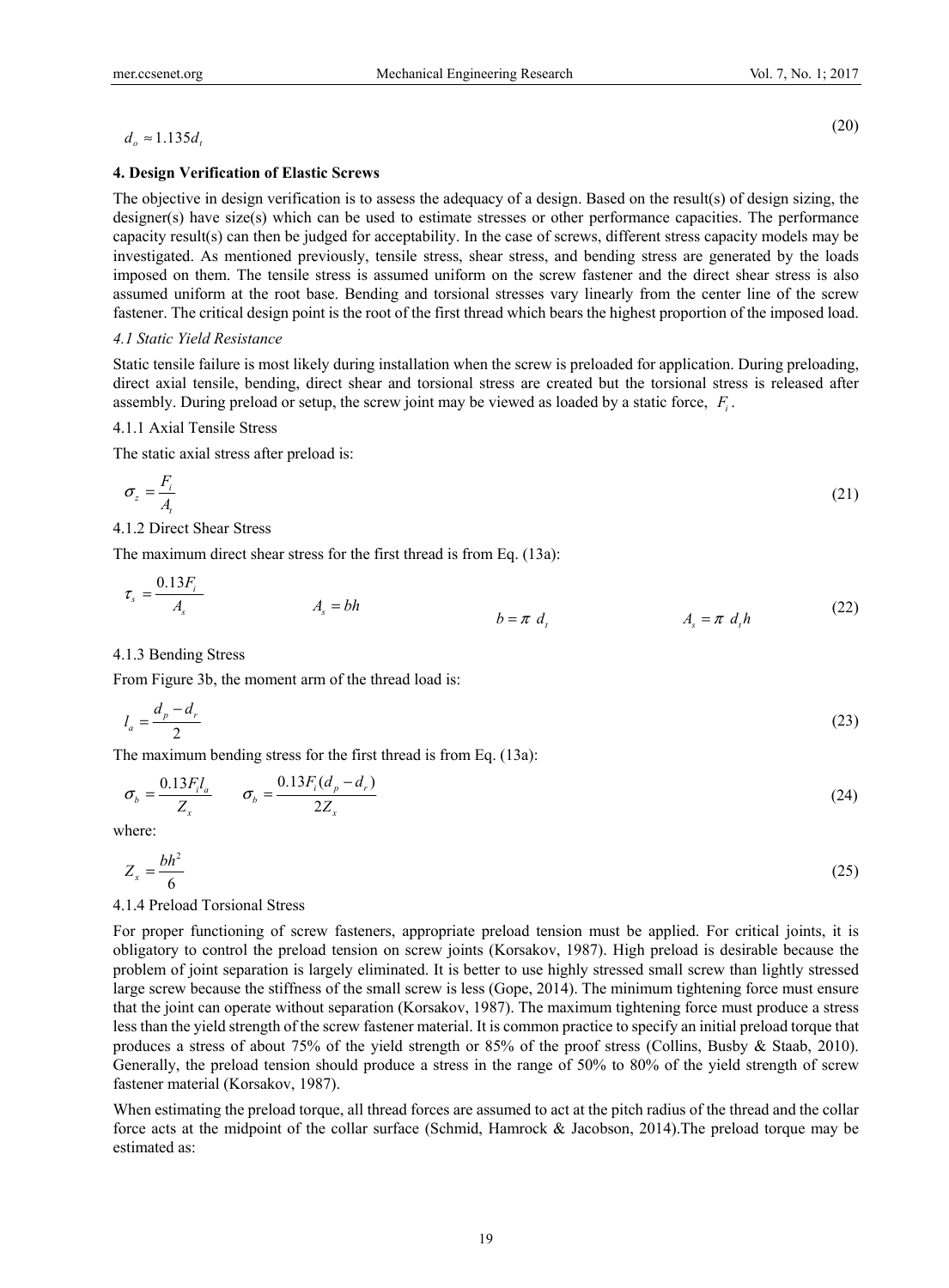$$
T_i \approx K_i F_i d_o \tag{26}
$$

where 
$$
K_i = \frac{d_p}{2d_o} \left[ \frac{\mu_o + \mu_{le}}{1 - \mu_o \mu_{le}} \right] + 0.625 \mu_c
$$
 and  $\mu_{le} = \frac{\mu_i}{\cos \varphi}$  (27)

An experiment with unlubricated screw yielded a coefficient of variation (cov) of 15% for the initial tension torque and 9% cov for lubricated screw (Budynas & Nissbett). Variations of  $\pm 25\%$  in preload torque are routinely experienced (Gope, 2014). The accuracy of applied initial tension torque can be increased by determining the thread friction coefficient experimentally. In that case, a torque deviation of ±10% may be achieved (Korsakov, 1987). On the average,  $\mu_t \approx \mu_c \approx 0.15$  [Budynas & Nissbett) and  $K_i \approx 0.2$  for screws of standard proportions.

The torsional shear stress from the preload torque is estimated as:

$$
\tau_{\iota} = \frac{16T_{\iota}}{\pi d_{\iota}^3} \tag{28}
$$

#### *4.2 Preload Equivalent Static Tensile Stress*

In order to correctly add the axial tensile stress to the bending stress, the stress planes and directions are shown in Figure 4. The two stresses are on the same plane and have the same directions as indicated in the equivalent cylinder, so an algebraic sum gives the combined effect of the stresses. Referring to Figure 5, it is observed that the direct shear stress and torsional stress act on perpendicular planes. In this case, a vector sum rule is used to obtain the combined effect of the stresses. Note that when the screw is in service, the torsional stress is zero.



Figure 4. Normal stresses in screw thread Figure 5. Shear stresses in screw thread

Equivalent stress is obtained by combining stresses of different types together and a failure theory is required. For ductile materials such as assumed for screw fasteners, the distortion energy theory is the best based on experimental evidence (Norton, 2000). In a plane stress situation, normal (axial and bending) stresses and shear (direct shear and torsional) stresses operate and the equivalent stress is:

$$
\sigma_t = \sqrt{\sigma_n^2 + 3\tau^2} \tag{29}
$$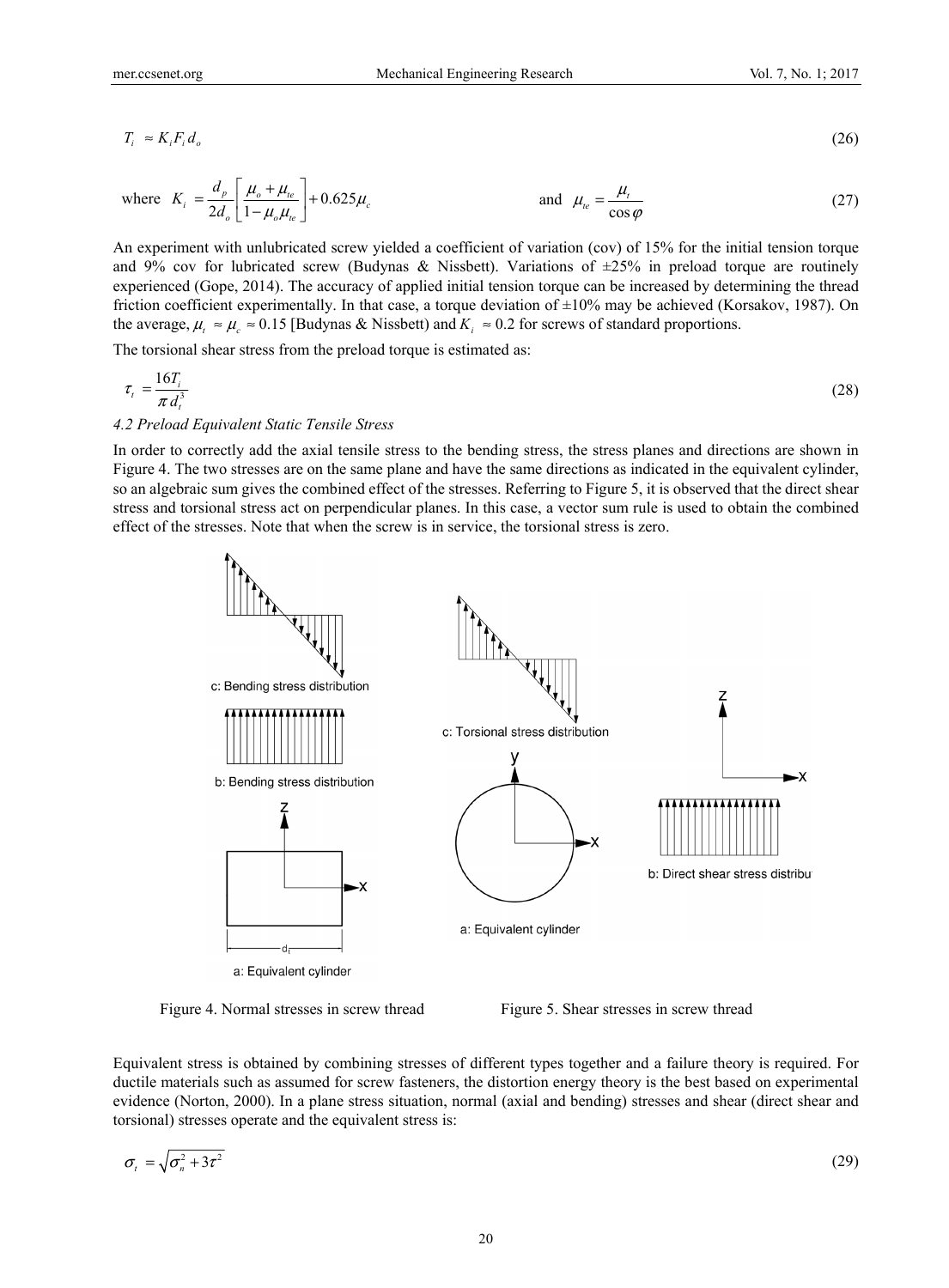Applying the above rule to Figs 4 and Fig 5, the pre-load equivalent stress is:

$$
\sigma_{ie} = \sqrt{(\sigma_z + \sigma_b)^2 + 3(\tau_i^2 + \tau_s^2)}
$$
\n(30)

For elastic screw design σ<sub>*ie*</sub> must be at most equal to the yield strength of the screw material. Sometimes screws may fracture during preloading because the induced stresses exceed the ultimate strength of the screw material. Even when fracturing does not occur, there is still a risk of over-pre-tensioning if the induced stresses exceed the yield strength. In this situation, the screws are no longer linear-elastic and non-linear stress analysis applies. While the joint may function in operation, Hooke's law is no longer valid for such joints.

#### *4.3 Service Equivalent Static Tensile Stress*

When the joint is in service, it is under the influence of the external load  $F<sub>b</sub>$  and the preload torque is completely relieved (i.e.,  $\tau_{\text{r}} = 0$  in Eq. (30)). The threads bear the transferred load from the external load through the contacts at the engagement points. For static analysis, the maximum thread load is used to estimate thread stresses. The stress equations for the preload force can be modified for the service load by substituting the maximum service load  $F_b$  for the preload force  $F_i$ . Since the stresses are directly proportional to load in Eqs. (19), (21), and (24), the service equivalent static tensile stress may be estimated as:

$$
\sigma_{s} = \alpha_{b} \sqrt{(\sigma_{z} + \sigma_{b})^{2} + 3\tau_{s}^{2}} \qquad \alpha_{b} = \frac{F_{b}}{F_{i}}
$$
\n(31)

The service load ratio  $\alpha$ <sub>b</sub>, gives the ratio of service load to preload. It should be greater that unity. Higher values means the screw fastener is carrying a good proportion of the external load. Depending on the value of  $\alpha_b$ ,  $\sigma_b$  could be smaller or greater than  $\sigma_{te}$ , but each must be at most equal to the yield strength for elastic screw design.

#### *4.4 Fatigue Resistance*

Fatigue failure normally takes the form of brittle fracture at stresses well below the static strength of the materials (Hidgon, Osheen, Stiles, & Weesa, 1967). About 80% to 90% of the failures of machine and structural members result from fatigue (Kravchenko, 1964; Sachs, 1999). The stress state in bending fatigue is appraised from the maximum and minimum stress values imposed on a member during one load cycle. The exact variation of the stress during the cycle does not seem to be particularly relevant (Kravchenko, 1964; Dieter, 1976). Fatigue damage is assessed using the mean and amplitude stress components.

#### 4.4.1 Axial Tensile Stresses

The fatigue force components are  $F_m$  and  $F_a$  and these forces individually replaces  $F_i$  in Eqs. (19), (21), and (24) in order to estimate each stress component. The mean and alternating axial tensile stresses on a thread are respectively, from Eq. (14):

$$
\sigma_{m} = \frac{F_m}{A_t} \qquad \sigma_{az} = \frac{F_a}{A_t} \tag{32}
$$

4.4.1 Direct Shear Stresses

The mean and alternating direct shear stresses for the first thread are respectively from Eq. (14):

$$
\tau_{\rm sm} = \frac{0.13 F_{\rm m}}{A_{\rm s}} \qquad \tau_{\rm sa} = \frac{0.13 F_{\rm a}}{A_{\rm s}} \tag{33}
$$

#### 4.4.3 Bending Stresses

The mean and alternating bending moments on the first thread are respectively:

$$
M_{xm} = \frac{0.13F_m(d_p - d_r)}{2} \qquad M_{xa} = \frac{0.13F_a(d_p - d_r)}{2} \tag{34}
$$

The mean and alternating bending stresses for the first thread are respectively:

$$
\sigma_{bm} = \frac{M_{mx}}{Z_x} \qquad \sigma_{ba} = \frac{M_{ax}}{Z_x} \tag{35}
$$

Reversed axial fatigue strength is about 10% to 20% less than that of revised bending (Gope, 2014). That is, the load factor for axial fatigue load is in the range of 0.8 to 0.9, so we will recommend 0.85 for design calculations. That means a unit reversed axial stress is about 85% of a unit reversed bending stress. Thus reversed axial stress damage is slightly less than that of reversed bending stress damage. Therefore, bending fatigue stress may be converted to axial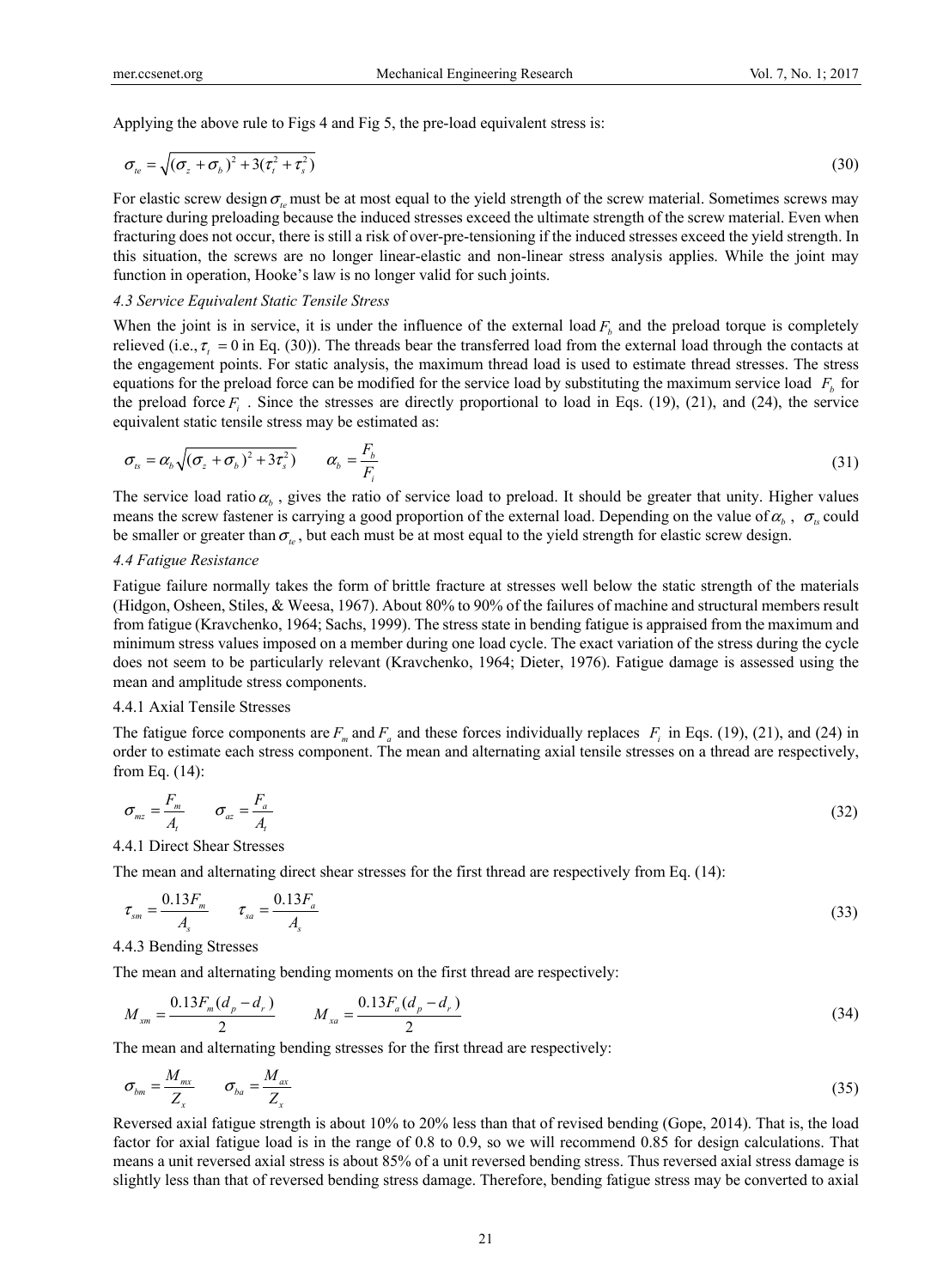fatigue stress by multiplying it with a factor of 1.175. For a screw thread, Eq. (35) ought to be corrected with this factor. That is:

$$
\sigma_{bm} = \frac{1.175M_{mx}}{Z_x} \qquad \sigma_{ba} = \frac{1.175M_{ax}}{Z_x}
$$
 (36)

$$
\sigma_m = \sqrt{(\sigma_{_{zm}} + \sigma_{_{bm}})^2 + 3\tau_{_{sm}}^2}
$$
\n(37)

Fatigue stress is greatly influenced by stress concentrations resulting from the presence of notches on components. When the region of stress concentration is small compared to the section resisting static load, ductile materials (e.g. low carbon and annealed steels) yield locally, limiting the stress in the region approximately to the yield strength of the material. No gross plastic deformation occurs; only strain hardening does (Shigley & Mischke, 1996; Budynas & Nissbett). This shows that ductile materials under static load are insensitive to stress concentration effects. Under fatigue loading, experimental studies indicate that stress concentration factors should be applied only to amplitude components of stress for ductile materials (Collins, Busby & Staab, 2010). Thus ductile materials seem to respond to mean stresses as if they are "static stresses". The alternating stress component may be estimated as:

$$
\sigma_a = k_\sigma \sqrt{(\sigma_{za} + \sigma_{ba})^2 + 3\tau_{sa}^2}
$$
\n(38)

When a tensile mean stress is present during a fatigue load cycle, the material fails at amplitude stress levels lower than the fatigue strength. Among popular models addressing this problems are the Gerber (Germany, 1874), Goodman (England, 1899), and Soderberg (USA, 1930) (Osakue, 2012). The Gerber model seems accurate and central based on experimental evidence (Norton, 2000), representing average behavior of ductile materials. The modified Goodman model is often used in design analysis because it is linear and more conservative than the Gerber model which is non-linear. The Soderberg model is linear but now largely of historical significance due to its overt conservatism. Because the Gerber model represents average behavior of ductile materials (Norton, 2000; Shigley & Mischke, 1996), we prefer this model since it may be associated with 50% reliability in design. This is attractive because fatigue strengths are usually determined at 50% reliability and therefore, represents a very good fit.

In the Gerber fatigue design diagram of Figure 6; the fatigue strength of a material is on the vertical axis and the ultimate tensile strength is on the horizontal axis. The allowable design space has been divided into dynamic (section OAB) and static (section OBC) fatigue failure regimes (Osakue, 2012; Osakue, Anetor, & Odetunde, 2012). A design point, such as point D in Figure 6 is defined by the coordinates ( $\sigma_m$ ,  $\sigma_a$ ), which is associated with a load line OD. The line OB is the transition line between the two regimes and its slope is associated with the parameter  $\eta$ . Values of  $\eta$ more than or equal to  $\eta$ , puts a design point in the dynamic fatigue space while values of  $\eta$  less than  $\eta$ , puts a design point in the static fatigue space.



Figure 6. Gerber fatigue design diagram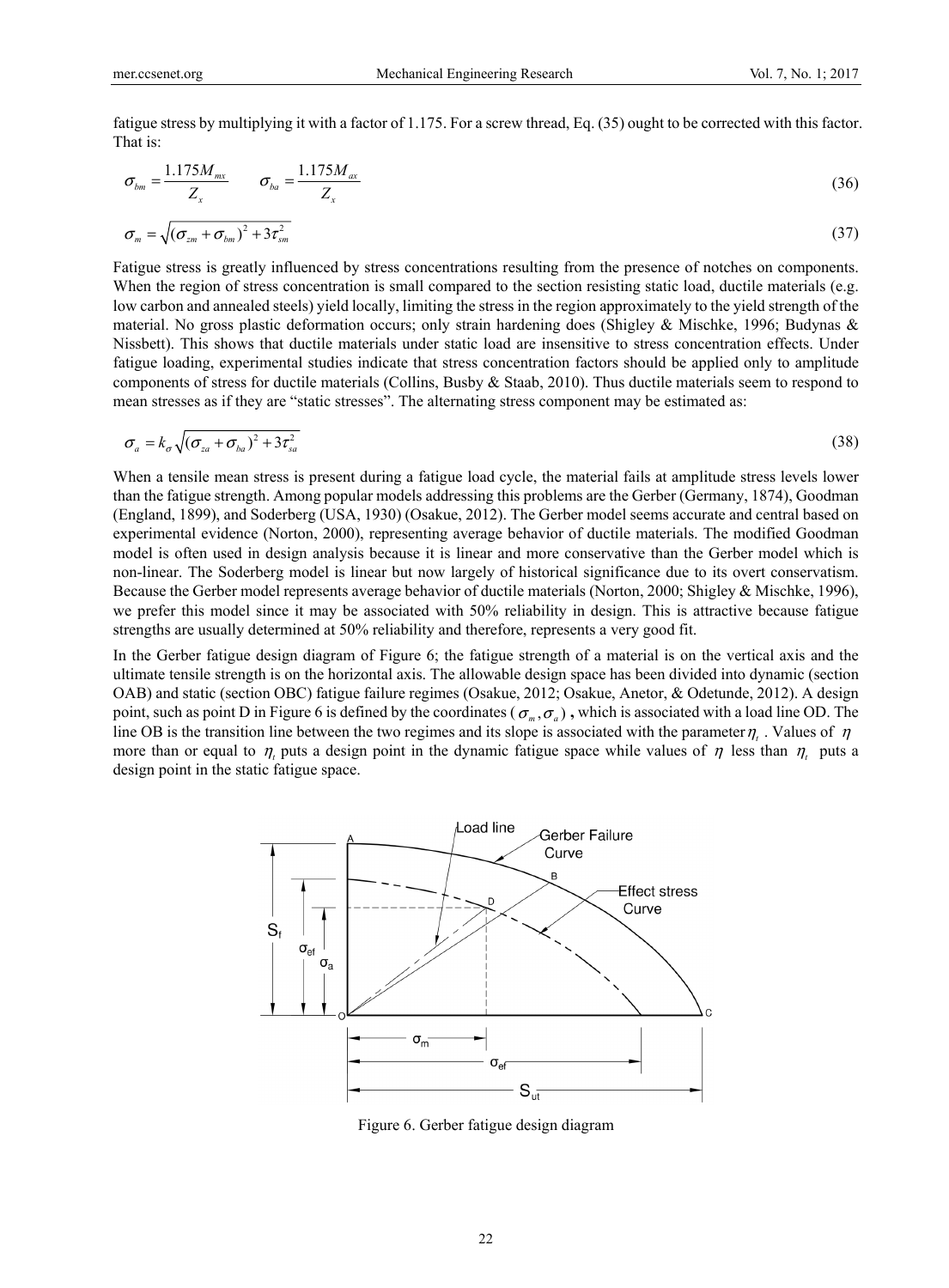In Figure 6, the load line slope, fatigue regime discriminant factor, and fatigue strength are respectively, given (Osakue, 2012; Osakue, 2013) as:

$$
\eta = \frac{\sigma_a}{\sigma_m} \qquad \eta_t = 1.5 \psi_s \qquad S_f = \psi_s S_u \qquad (39)
$$

The axial fatigue load type factor, fatigue size factor, (Gope, 2014) and fatigue ratio are obtained respectively, as:

$$
C_{al} = 1.4335 S_{ut}^{-0.0783} \t C_{sz} = 2.4 d_t^{-0.107} \t for  $3 \le d_t \le 51$  mm \t  $\psi_s = 0.5 C_{al} C_{sz}$  (40)
$$

## 4.4.4 Dynamic Fatigue:  $\eta \ge \eta$ .

In the dynamic regime, component failure will most likely result from the predominant influence of the amplitude stress. The mean stress is projected on the vertical axis and added to the amplitude stress to produce an effective amplitude stress. Failure occurs in this regime if the effective amplitude stress is equal to or more than the fatigue strength of a component material. In this regime, the effective alternating stress (Osakue, 2013) is:

$$
\sigma_{ef} = \frac{\sigma_a}{1 - n_m^2} \qquad n_m = \frac{\sigma_m}{S_u} \tag{41}
$$

Failure by dynamic fatigue mode is usually sudden, without prior warning. It is preferable to ensure that this failure mode is unlikely for screw fasteners. That is, the design factor for dynamic fatigue failure mode should be higher than those of other failure modes.

#### 4.4.5 Static Fatigue:  $\eta < \eta$ ,

In the static fatigue regime, component failure will most likely result from the predominant influence of the mean stress. The amplitude stress can be projected on the horizontal axis and added to the mean stress to produce an effective mean stress. Failure occurs in this regime if the effective mean stress is equal to or more than the tensile strength of the material of a component. In this regime, the effective mean stress (Osakue, 2013) is:

$$
\sigma_{ef} = \frac{\sigma_m}{\sqrt{1 - n_a}} \qquad n_a = \frac{\sigma_a}{S_f} \tag{42}
$$

It is anticipated that failure by static fatigue mode is largely similar to ductile fracture but not exactly the same due to the presence of the alternating stress of low amplitude. Screw deformation manifesting in extended length and gross reduction in diameter is expected. Such should allow increased vibrations which could serve as warning of impending failure or breakdown. Therefore, screw preload tension should be set high enough to promote this mode of fatigue failure.

Usually the value of  $n_m$  (Eq. (41b)) or  $n_a$  (Eq. (42b)) will be less than unity. If either value is very close to unity, then failure is inevitable. Hence during design verification, a different size screw fastener should be selected and verified if their values are close to unity.

## *4.5 Crushing Stress*

The crushing stress is developed on the contacting surfaces of the screw and nut threads. Though the thread surfaces are inclined, the projected area of the contact surface will be used for its estimate. The average crushing stress is obtained as:

$$
\sigma_c = \frac{2 \times 0.13 F_b}{\pi d_t (d_o - d_r)}\tag{43}
$$

## **6. Design Factors For Elastic Screws**

The purpose of safety or design (preferred) factor is to guard against uncertainty in load, geometry, material properties, and other design assumptions. The load is by far the most uncertain design parameter (ME 452). Both the preload force and external service load must be considered in screw fastener design. In addition to the above uncertainties, accuracy of computational models and failure criterion must be considered. Therefore the minimum acceptable design factor should adequately account for these uncertainties. It is perhaps more realistic to estimate minimum acceptable design factor on a statistical basis, rather than selecting an arbitrary value.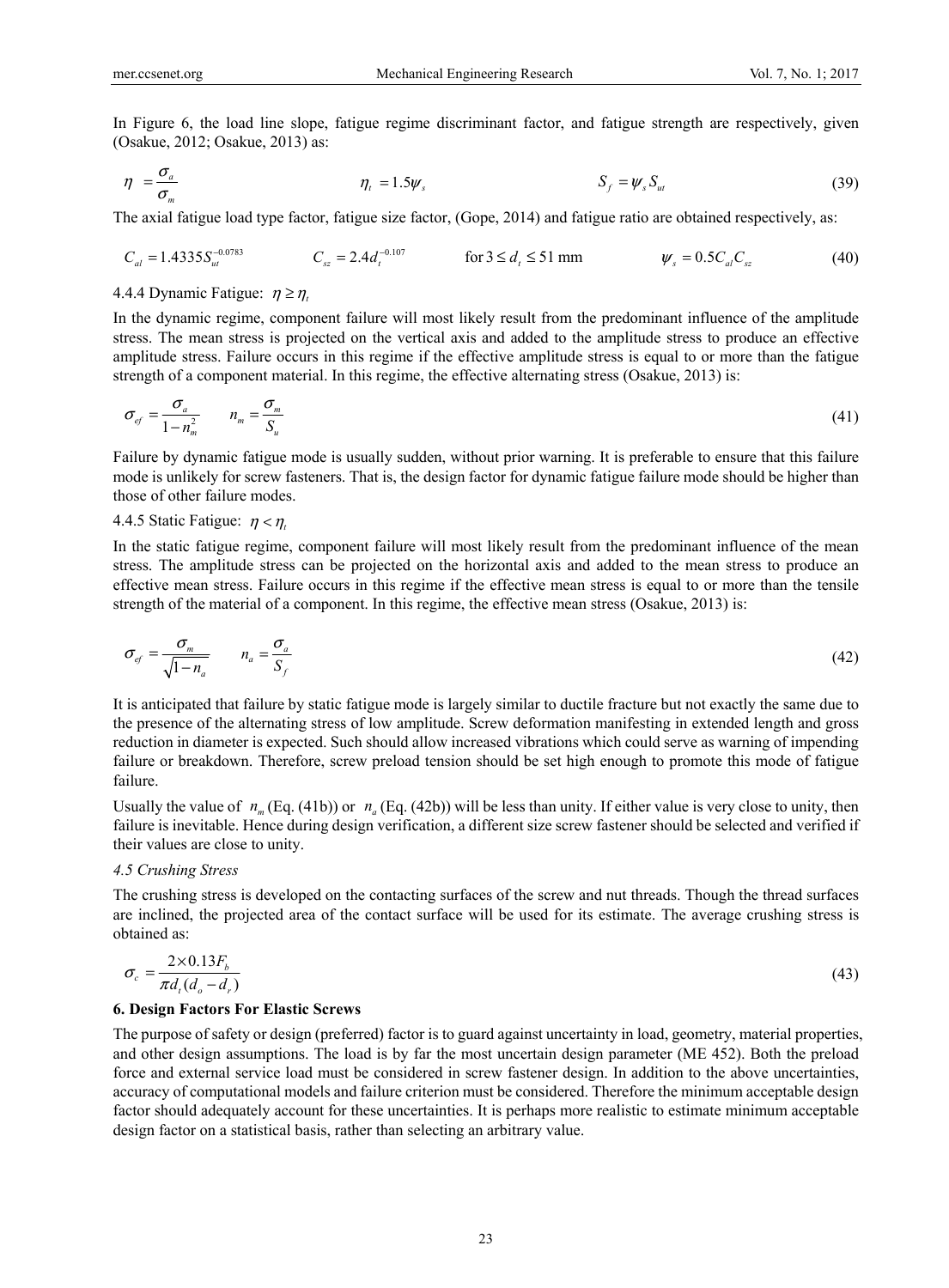## *6.1 Static Yield Design Factors*

The static stresses considered above are the preload and service load equivalent stresses. The preload static yield design factor is:

$$
n_{yp} = \frac{S_{yt}}{\sigma_{te}} \tag{44}
$$

The service load static yield design factor is:

$$
n_{ys} = \frac{S_{yt}}{\sigma_{ts}} \tag{45}
$$

When a stress on a ductile material reaches the yield strength, a permanent set is created and the material cannot regain its original size and shape if the stress is relieved. It is unsafe to load screw fasteners up to the yield point of the material because a permanent set or plastic deformation occurs at the yield point. To ensure that screw fasteners operate within the elastic range; a proof strength is used in their design (ME 452). The proof strength is approximately equal to the proportional limit stress of the material (Shigley & Mischke, 1996). Therefore, a minimum design factor for static yield is:

$$
n_{y0} = \frac{S_{yt}}{S_p} \tag{46}
$$

For an adequate design against static yield resistance:

$$
n_{yp} \ge n_{yo} \qquad n_{ys} \ge n_{yo} \tag{47}
$$

#### *6.2 Fatigue Design Factors*

### 6.2.1 Dynamic Fatigue

This is the high alternating stress regime. Stresses in this regime are in the elastic range because fatigue strength is usually lower that the yield strength for ductile materials. The maximum stress allowed is the fatigue strength of the screw material, so the design factor is:

$$
n_f = \frac{S_f}{\sigma_{ef}} \tag{48}
$$

For an adequate design:

$$
n_f \ge n_o \tag{49}
$$

#### 6.2.2 Static Fatigue

The alternating stress value is low in this regime of the design diagram and stresses may be in the plastic range. The failure stress is the tensile strength of the screw material, so the design factor is:

$$
n_f = \frac{S_{ut}}{\sigma_{ef}} \tag{50}
$$

In elastic screw fasteners design, Hooke's law is assumed which implies stresses must be in the linear-elastic range. The maximum stress allowed in the linear-elastic range is the proof strength. Therefore, a minimum design factor for this regime is the ratio of tensile strength to the proof strength. For an adequate design:

$$
n_f \ge \max\left(n_u; n_o\right) \qquad \text{where} \quad n_u = \frac{S_{ut}}{S_p} \tag{51}
$$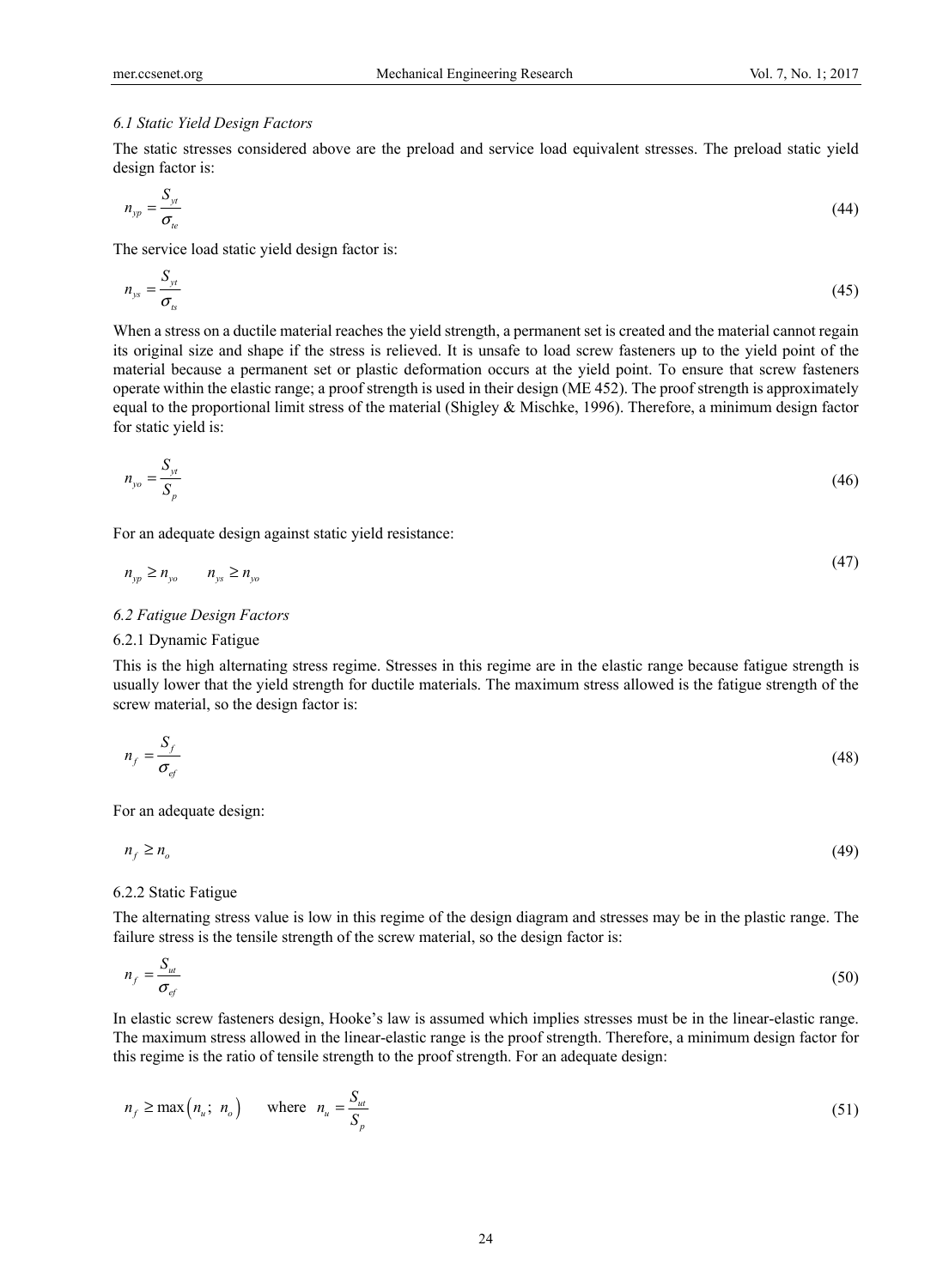## *6.3 Separation Load Design Factor*

Screw joints should be designed to operate with adequate preload so that joint separation does not occur. However, if the external load is large enough, the compression from the preload can be completely removed. If this happens, the whole external load will be carried by the screw fastener and the clamped members would bodily separate. In a pressurized system, this will lead to leakage. In non-pressurized systems, violent vibrations and break down could occur. To preclude joint separation, the initial preload should be at least equal to the separation load of Eq. (8). If *<sup>s</sup> n* is the design factor for separation load, then:

$$
n_s = \frac{F_i}{F_e (1 - c_b)}\tag{52}
$$

For an adequate design:

$$
n_s \ge n_o \tag{53}
$$

### *6.4 Crushing Stress Design Factor*

The crushing stress design factor is:

$$
n_c = \frac{S_{\rm yr}}{\sigma_c} \tag{54}
$$

For an adequate design:

$$
n_c \ge n_o \tag{55}
$$

According to Schmid, Hamrock & Jacobson (2014), the design factor for properly preloaded screw fasteners cannot be greater than 2.4 and is usually below 2.0. That is:  $n_{0} < 2.5$ . A design factor less than unity represent a case of under-design and failure is almost certain if the design is implemented. This is risky and must be avoided in all failure modes in screw fastener design.

### **7. Applications of Design Approach**

The equations presented in the previous sections were coded in Microsoft Excel for computational efficiency. The spreadsheet has two pages; the first page is used for design sizing and summary of a screw fastener while the second page is used for design verification. Data for design such as external load, material specification, etc. are provided in the first page. The stress concentration factor is determined and used to estimate the required tensile stress area of the screw. A tentative screw outside diameter and pitch selection is made from design sizing estimate and used in the second page for design verification. In the second page, the stiffness of the screw fastener and the stiffness of the clamped parts are estimated. Then the crushing, static and fatigue stresses are determined. The design factors are estimated so that the adequacy of the screw fastener design can be judged. Iteration during design verification can be done by changing the value of the screw fastener pitch and or its outside diameter. Also, the preload tension can be varied during design verification.

Two design examples are considered with the design approach presented in the previous sections. The first example is focused on the design verification of a chosen previous design. The example is modified by changing the preload tension value. Also a change of the coarse pitch value of 2.3 mm to 1.5 mm for fine series is made so as to investigate the influence of screw pitch on design factors. The second example involves both sizing and verification tasks so as to present a complete demonstration of the application of the design approach being proposed. The problem statements in the examples have been paraphrased and the design parameters have been converted to metric units by the authors. A minimum design factor of 1.25 is assumed for the examples since preload torque can vary routinely by  $\pm$ 25%.

## *7.1 Design Examples*

### 7.1.1 Example 1a

Six 5/16-11 UNC screw fastener of SAE Grade 5 are used in an ASTM Grade 25 cast iron vessel under a total load of 160 kN. Initial study suggests  $k_b = 0.912$  *MN/mm* and  $k_c = 1.567$  *MN/mm*. Determine the design factors assuming the preload is 64 kN (Budynas & Nissbett, p. 442 - 444 ).

Data in Example 1a were input into the Excel sheets and Table 1 presents the evaluated design factors using the stress capacity models developed. Column 1 in the table summarizes the design factors of interest, column 2 gives the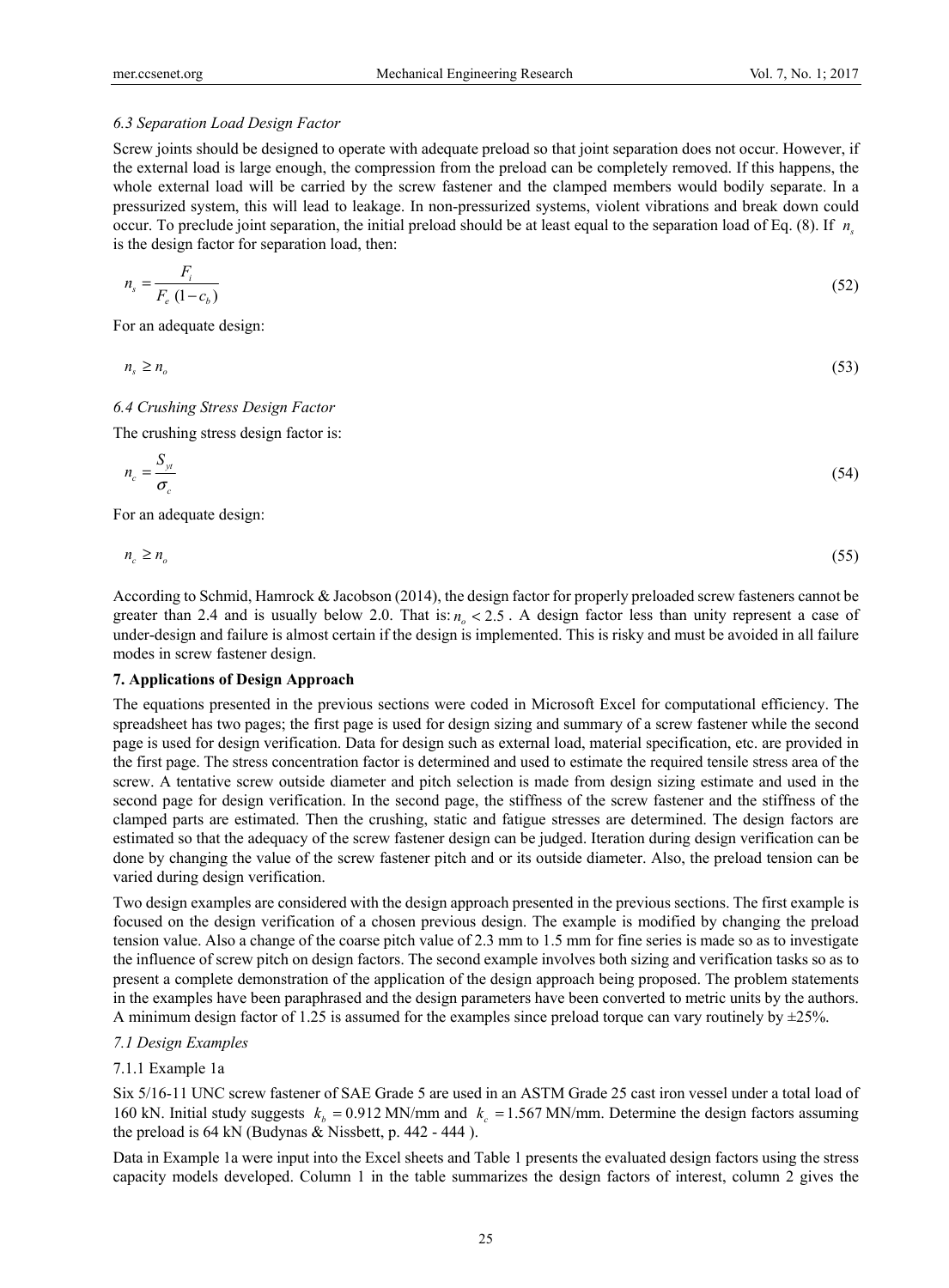minimum acceptable values for the design factors, column 3 are the results for the previous design, while column 4 gives values for a modified design. Current design modifies the previous one by reducing the preload tension from 64 kN to 35 kN. No change in screw specification is made.

| <b>Design Factor</b>      | <b>Desired Minimum Value</b> | <b>Budynas &amp; Nissbett</b> | <b>Modified Design</b> |
|---------------------------|------------------------------|-------------------------------|------------------------|
| Preload static yield      | 1.09                         | 0.77                          | 1.42                   |
| Service load static yield | 1.09                         | 0.68                          | 1.12                   |
| Separation load           | 1.25                         | 3.80                          | 2.08                   |
| Static fatigue            | 1.41                         | 0.91                          | 1.57                   |
| Dynamic fatigue           | 1.25                         | 0.73                          | 1.78                   |
| Crushing stress           | 1.25                         | 4.04                          | 6.66                   |

## Table 1. Example 1 Design Factors

## 7.1.2 Example 1b

If the bolts in Example 1a are replaced with six  $M16 \times 1.5$  fine pitch series of SAE Grade 5, what are the design factors assuming the preload is 64 kN.

Data in Examples 1a were input into the Excel sheets and the screw pitch changed to 1.5 mm. Table 2 compares design factors of fine pitch with those of coarse pitch from Example 1a. The last column of Table 2 shows the percentage differences between coarse and fine pitch solutions.

| <b>Design Factor</b>      | <b>Coarse Pitch</b> | <b>Fine Pitch</b> | % Difference |
|---------------------------|---------------------|-------------------|--------------|
| Preload static yield      | 0.77                | 0.86              | 11.69        |
| Service load static yield | 0.68                | 0.78              | 14.71        |
| Separation load           | 3.80                | 3.80              |              |
| Static fatigue            | 0.91                | 0.82              | $-9.89$      |
| Dynamic fatigue           | 0.73                | 0.44              | $-39.73$     |
| Crushing stress           | 4.04                | 2.80              | $-30.69$     |

Table 2. Design Factors for Coarse and Fine Pitch Options of Example 1a

### *7.2 Example 2*

Two bolts are used to support an external tensile load of 10 kN. For a preliminary design, ISO class 4.6 bolts are specified and initial estimate indicates  $k_c = 4k_b$  can be expected. The maximum root stress is to be less than 65% of the minimum yield strength of the bolt material and the joint cannot separate. Determine the minimum required preload to ensure that the joint does not separate and the size of bolt required (Collins, Busby & Staab, 2010; p. 501 – 502).

Data in Example 2 were input into the Excel sheets and Table 3 presents the results of the design sizing task.

| Table 3. Design Sizing Results for Example 2 |  |  |
|----------------------------------------------|--|--|
|----------------------------------------------|--|--|

| <b>Design Parameter</b>                      | Collins, Busby & Staab (2010) | <b>Current Design</b> |
|----------------------------------------------|-------------------------------|-----------------------|
| Tensile stress area-estimate $\text{(mm}^2)$ | 20.83                         | 50.89                 |
| Tensile stress area-chosen $\text{(mm}^2)$   | 34.7                          | 59.5                  |
| Screw outside diameter-chosen (mm)           |                               |                       |
| Screw pitch-chosen (mm)                      | .25                           |                       |

Table 4 compares design factors from the preliminary design results of (Collins, Busby & Staab, 2010 with the current design results. Column 1 in the table summarizes the design factors of interest, column 2 gives the minimum acceptable values, column 3 are the results for the previous design, while column 4 gives values for the current design. Current design uses the sizing and verification approach presented in this paper.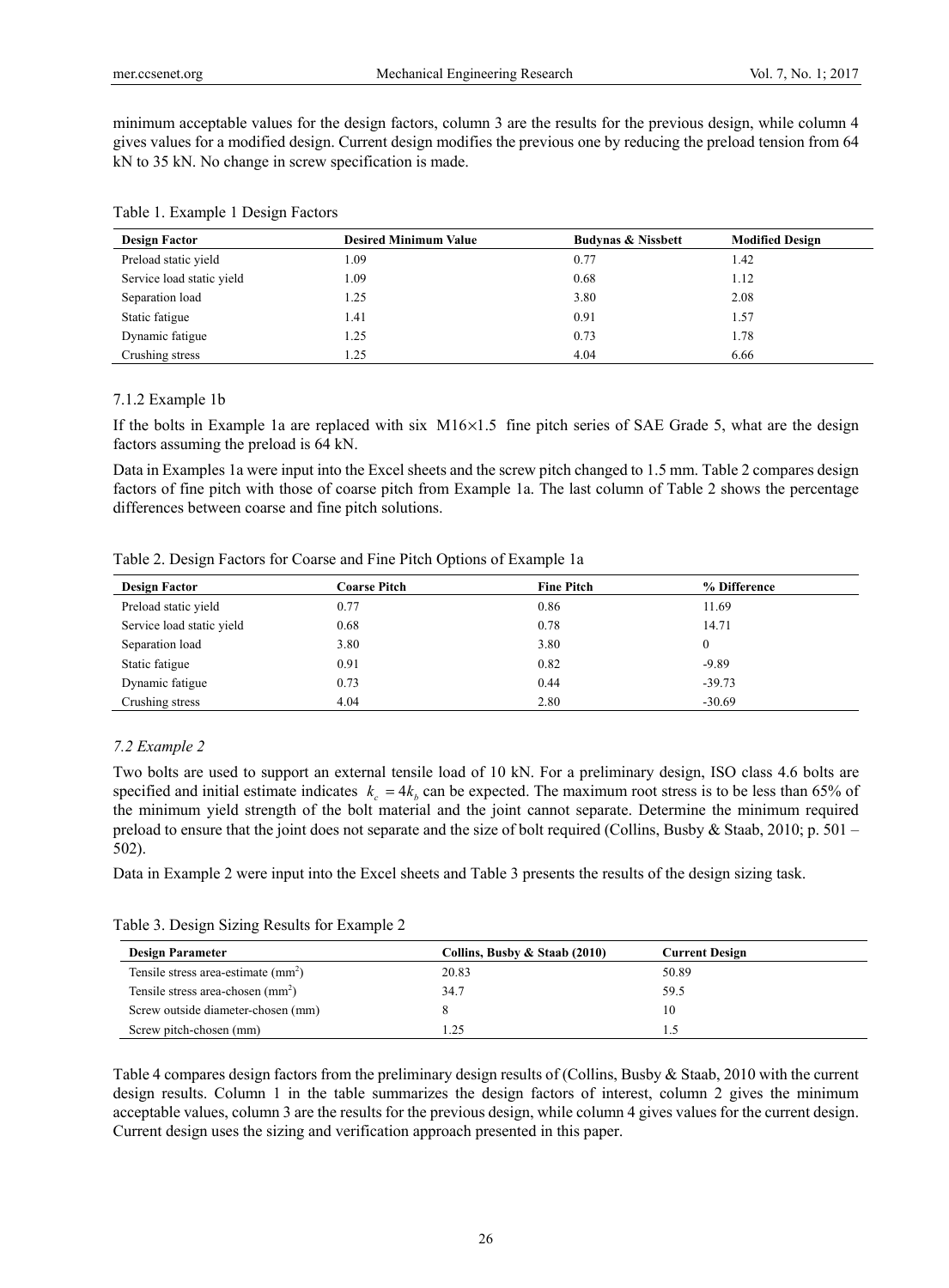| <b>Design Factor</b>      | <b>Desired Minimum Value</b> | Collins, Busby $\&$ Staab, (2010) | <b>Current Design</b> |
|---------------------------|------------------------------|-----------------------------------|-----------------------|
| Preload static yield      | 1.07                         | 1.14                              | 1.25                  |
| Service load static yield | 1.07                         | 0.93                              | 1.09                  |
| Separation load           | 1.25                         | 00.1                              | 1.45                  |
| Static fatigue            | 1.78                         | 2.02                              | 2.38                  |
| Dynamic fatigue           | 1.25                         | 3.37                              | 5.36                  |
| Crushing stress           | 1.25                         | 6.11                              | 6.78                  |

#### Table 4. Design Factors for Example 2

#### **8. Discussions**

In Table 1 and from column 3, we note that the static yield design factors are 0.77 and 0.68 for preload and service load, respectively. These values are less than unity, representing a case of under-design in static yield failure modes. Without changing the specification of the screw fastener, the preload tension was reduced by 62.76%, and the static yield design factors changed to 1.42 and 1.12 for preload and service load, respectively. This shows that the under-design condition resulted from high preload tension and if that solution was implanted, it would mean the screw yielded before it was put in service. That is, a yielded and strain-hardened screw fastener would have been put into service! Also, both static and dynamic fatigue design factors are lower than unity in the previous design which makes fatigue failure very likely in service. The joint separation design factor is rather very high, so no bodily separation of parts is anticipated in service in the previous design. This appears to be a case of over-design in this failure mode. In column 4, the modified design show improved design factors, and meet all minimum values desired. Therefore, arbitrary specification of high preload tension may lead to putting an over-strained screw fastener in service.

The entries in the last column of Table 2 are the results for  $M16 \times 1.5$ , a fine series metric thread. It is noted that the fine pitch screw shows some improvement in static stress design factors but worse off in fatigue stress design factors than the coarse pitch thread generally. The common notion is that fine pitch threads should perform better than coarse pitch threads because they have higher tensile area values compared to coarse threads. Under the same load value, axial tensile stress in fine pitch threads should be lower than that in coarse pitch threads. If it is *only* axial tensile stress that is generated in screws, this will be true. However, the presence of shear and bending stresses is undeniable, so their influence on load or stress capacity should not be ignored. While fine pitch threads may have larger tensile stress area as indicated by the improvement in static stress design factors, the shear stress area could be smaller than that of coarse pitch due to smaller root thread thickness. Similarly, the section modulus used in bending stress estimate is smaller for fine pitch thread than coarse pitch thread. The reduction in axial tensile stress for fine pitch screws may be offset by increases from direct shear and bending stresses. Hence when direct shear and bending stresses are considered in addition to axial tensile stress, fine pitch threads may come out worse off as indicated by the fatigue stress design factors. The bending stress influence may be more than that of the shear stress.

Table 3 shows that screw size  $M10 \times 1.5$  is suggested by the design approach being proposed in this paper. This size is slightly larger, but very much close to the previous design solution of  $M8 \times 1.25$ . The proposed solution is thus slightly conservative with respect to the previous one. It should be noted that the previous solution did not incorporate stress concentration value which was applied in the new solution. In Table 4 columns 3 and 4, design verification indicates the previous solution and new solution has a minimum design factor of 0.93 and 1.09, respectively for the service load. A case of under-design condition is therefore indicated for the previous design, since the service static stress design factor is less than unity. This means that the service load is very likely to induce plastic strain in the screw fastener if that solution was implemented. This presents the possibility of the screw fastener yielding in service, leading to lower clamping force. The situation is worsened because of the unity value of the separation load design factor. Problems in service should, therefore, be anticipated from possible overload. Fatigue design factors are high, so fatigue resistance is good. In column 4, the design factors for the new design are shown. Clearly, the issues associated with the previous design are largely eliminated.

In the Examples considered, crushing stress design factors are relatively high, suggesting that this failure mode is not a critical one in them. So neglecting it may be justified in these cases, however, the number of Examples is too few to generalize. Quantifying the crushing stress has helped in concluding that it is not critical in these Examples. Without an estimate, it is virtually impossible to make any rational conclusion.

The main short coming of the previous two design Examples cited has to do with the neglect of shear and bending stresses. As noted above, this resulted in under-design condition for some failure modes. Putting screw fasteners with under-design condition in any failure mode into service is risky and would mean early failure at the least. This may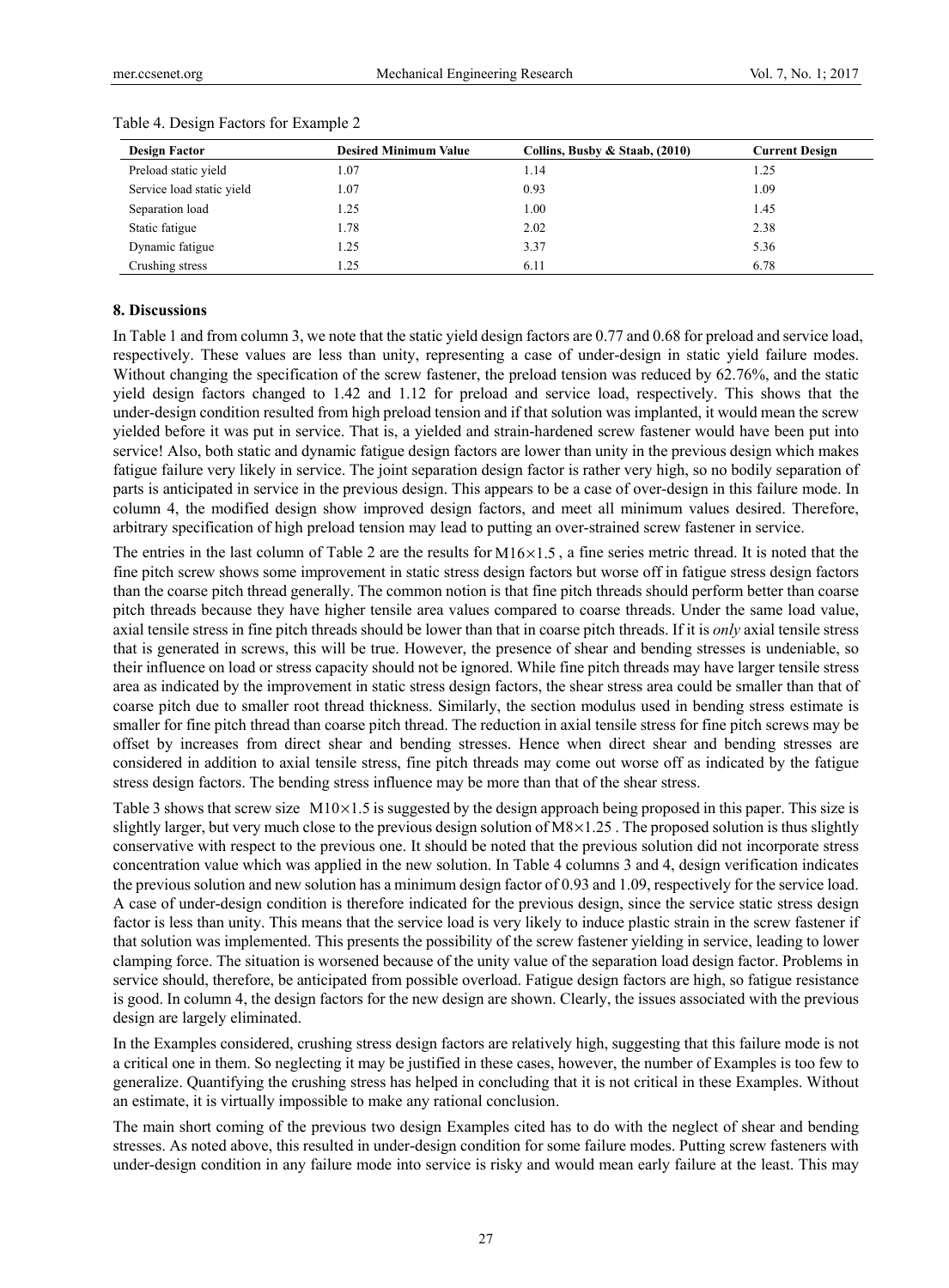explain why some screw fasteners failed in the past. Therefore, we recommend that shear and bending stresses should always be considered in screw design.

## **9. Conclusions**

An approach is proposed for elastic screw fastener design so that expected stresses are at most equal to the proof strength at preload and in service. When the load is removed, elastic screw fasteners regain their original size and shape, behaving like springs. Models for equivalent and or effective stresses are developed for screw preload, maximum service load, crushing, static, and dynamic fatigue failure modes. Design factors are derived for these failure modes and are used to assess design adequacy during design verification task. Two illustrative design examples are used to demonstrate applications of the approach. The results indicate that ignoring direct shear and bending stresses can lead to under-design in some screw fastener failure modes.

The conclusions from this study are summarized as:

- Direct shear and bending stresses contributions in screw fasteners can lead to higher equivalent stresses that may cause failure at preloading or in service. Therefore, we recommend that shear and bending stresses should always be considered in screw fastener design.
- Equivalent stresses in fine pitch screws are not necessarily lower than those of coarse pitch screws when direct shear and bending stresses are considered. The reduction in axial tensile stress for fine pitch screws can be offset by increases in direct shear and bending stresses.
- The static yield design factor should be such as will take care of the uncertainty in external load, preload, and screw material yield strength. The preload uncertainty is ordinarily high.
- Yield at preloading should be avoided. Therefore arbitrary specification of high preload stress should be avoided. Imposed stresses on elastic screw fasteners should never be higher than the proof strength during pre-tensioning or in service.
- Fatigue failure of a screw is greatly influenced by the preload tension applied at setup or assembly.
- The minimum preload tension should be equal to the joint separation load which is slightly less than the external load in hard joints.
- Too high preload tension should be avoided to prevent static yield of screw fastener either during pre-tensioning or in service.
- Screw fasteners should be designed to fail first in static fatigue mode before separation of joint whenever possible.
- Where practical, optimum design should be preferred. For optimum design, the static fatigue and joint separation design factors should be nearly equal. It is preferable to make the joint separation design factor slightly higher to avoid bodily separation of parts in service.
- Dynamic fatigue design factor should be the highest to prevent screw fasteners from failing in this mode before other modes of failure.

#### **Acknowledgements**

The authors gratefully acknowledge that this study was supported in parts with funds from COSET Research Fund and the University Faculty Development Fund of Texas Southern University, Houston, Texas.

## **References**

Bausbacher, E., & Hunt, H. (1993). *Process Plant Layout and Design*, PTR Prentice Hall, Upper Saddle River, New Jersey.

Berezovsky, Y., Chernilevsky, D., & Petrov, M. (1988). *Machine Design*, MIR, Moscow, p. 416.

Bhandari, V. B. (2010). *Design of Machine Elements*, 3rd ed., McGraw Hill, India. Bhandari, ME, p. 257

Budynas, R. G., & Nissbett, J. K. (n.d.). *Shigley's Mechanical Engineering Design* (9th ed.). McGraw Hill Education.

Childs, P. R. N. (2004). *Mechanical Design* (2nd ed.). Elsevier, New York.

Collins, J. A., Busby, H., & Staab, G. H., (2010). *Mechanical Design of Machine Elements and Machines: A Failure Prevention Perspective* (2nd ed.). John Wiley and Sons, New York Collins, p. 508 Collins, p. 495

Dieter, E. G. (1976). *Mechanical Metallurgy* (2nd ed., Chap. 12). New York: McGraw-Hill.

*FEDS Rev. 3.4-2009, Bolted Joint Design. Retrieved from http://.www.engineer@fastenal.com*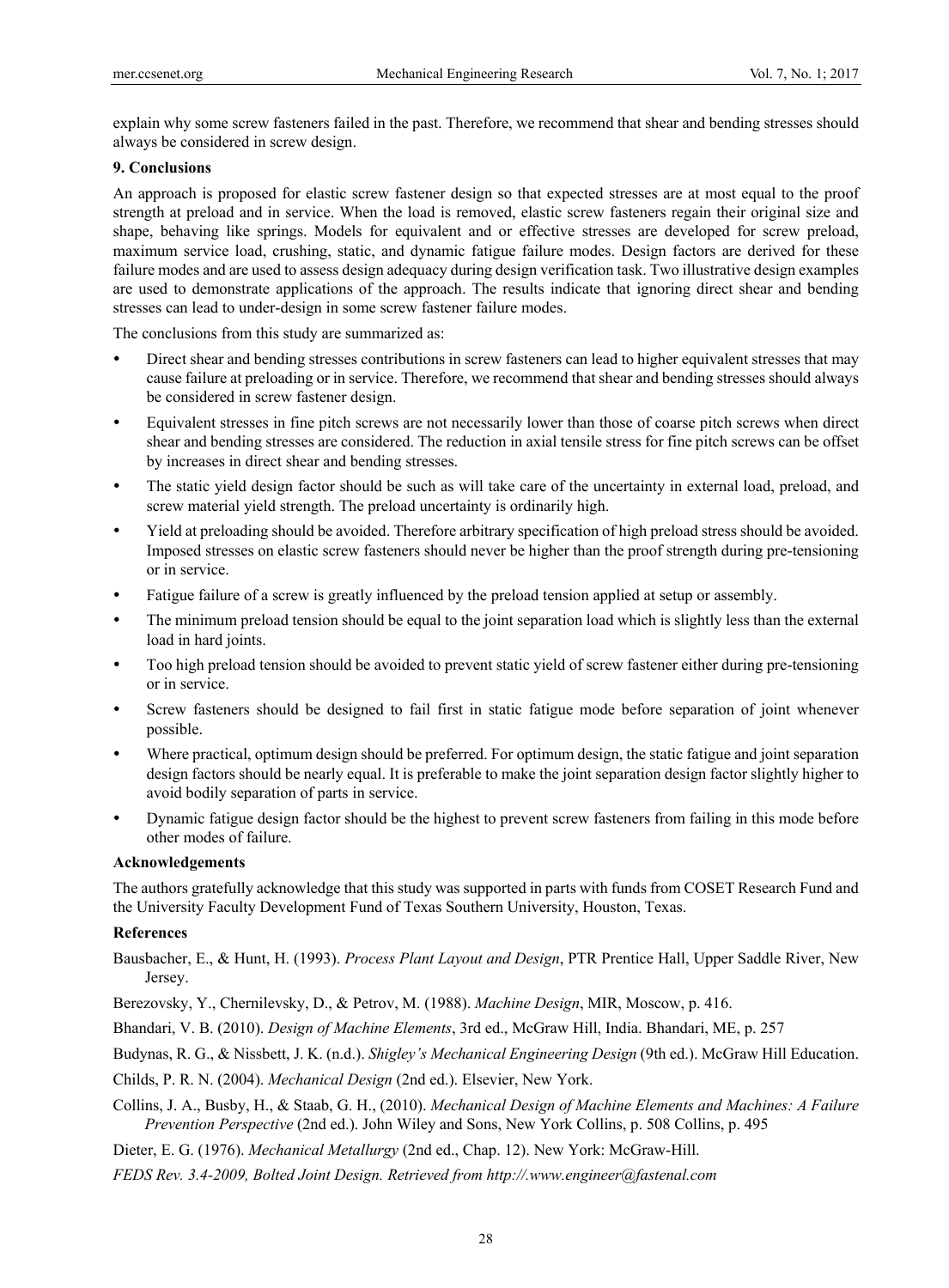Gope, P. C. (2014). *Machine Design: Fundamentals and Applications,* PHI Learning, Delhi*.* 

- Hidgon, A., Ohseen, E. H., Stiles, W. B., & Weesa, J. A. (1967). *Mechanics of Materials* (2nd Ed.). New York, Wiley & Sons, Chap. 10.
- Hudgins, A., & James, B. (2014). *Fatigue of Threaded Fasteners, Advanced Materials and Processes* (pp. 18 22).

Korsakov, V. S., & Zamyatin, V. K. (1987). Assembly Practice in Machine Design, MIR, Moscow, p. 137.

Kravchenko, P. Y. E. (1964). Fatigue Resistance. New York, Pergamon.

- ME 452: *Machine Design II, Solution to Homework Set 10*. Retrieved from https://www.coursehero.com/file/ 12146287/hw10solFall2013/
- Norton, R. L. (2000). *Machine Design: An Integrated Approach*, Prentice-Hall, Upper Saddle River, New Jersey.
- Osakue, E. E., Anetor, L., & Odetunde, C. (2012). A Generalized Linearized Gerber Fatigue Model. *Machine Design, 4*, 1-10.
- Osakue, E. E., Anetor, L., & Odetunde, C. (2015). *Reliability-based Component Design*, Proceedings of International Mechanical Engineering Congress and Exposition 2015 MECE, Paper Number IMECE2015-50700, November 13-19, Houston, Texas, USA.
- Osakue, E. E. (2012). A Linearized Gerber Fatigue Model. *International Journal of Modern Engineering, 12*(1), 64-72.
- Osakue, E. E. (2013). Probabilistic Design with Gerber Fatigue Model. *Mechanical Engineering Research, 1*, 99 -117. https://doi.org/10.5539/mer.v3n1p99

Sachs, N. (1999). *Root Cause Failure Analysis –Interpretation of Fatigue Failures*. Reliability Magazine.

- Schmid, S. R., Hamrock, B. J., & Jacobson,B. O. (2014). *Fundamentals of Machine Elements* (3rd ed.). CRC Press, New York.
- Shigley, J. E., & Mischke, C. R. (1996). *Standard Handbook of Machine Design.* McGraw-Hill, New York. Shigley Shigley & Mischke, 1996 HB, p. 12.8.

Zahavi, E. (1992). *The Finite Element Method in Machine Design.* Prentice Hall, Eaglewood Cliffs, N. J.

#### **Nomenclature**

| $A_{s}$ –             | thread root shear area            | $S_{ut}$ –                     | ultimate tensile strength               |
|-----------------------|-----------------------------------|--------------------------------|-----------------------------------------|
| $A_t$ –               | screw tensile stress area         | $n_c$ –                        | crushing stress design factor           |
| $C_{al}$ –            | axial fatigue load factor         | $n_m$ –                        | mean fatigue stress factor              |
| $C_{sz}$ –            | fatigue size factor               | $n_a$ –                        | alternating fatigue stress factor       |
| $d_{\rho}$ –          | outside or nominal screw diameter | $n_{\nu o}$ –                  | minimum static yield design factor      |
| $d_{p}$ –             | pitch diameter                    | $n_{vp}$ –                     | preload static yield design factor      |
| $d_{t}$ –             | tensile stress diameter           | $n_{\rm{vs}}$ –                | service load static yield design factor |
| $d_r$ –               | root diameter                     | $n_f$ –                        | fatigue stress design factor            |
| $p_{t}$ –             | thread pitch                      | $n_{s}$ –                      | separation load design factor           |
| $t_{1}$ –             | thickness of member 1             | $n_{u}$ –                      | tensile strength factor                 |
| $t_{2}$ –             | thickness of member 1             | $n_{o}$ –                      | minimum acceptable design factor        |
| $c_{h}$ –             | screw stiffness factor            | $\alpha_{h}$ –                 | service load ratio                      |
| $k_{c}$ –             | stiffness of clamped members      | $\alpha_{p}$ –                 | allowable preload stress factor         |
| $k_b -$               | stiffness of screw fastener       | $\phi$ -                       | lead angle                              |
| $k_{\sigma}$ –        | stress concentration factor       | $\mu_{0}$ –                    | lead angle factor                       |
| $F_1$ –               | contact force at thread 1         | $\mu_{t}$ –                    | thread friction coefficient             |
| $F2$ –                | contact force at thread 2         | $\mu_{c}$ –                    | collar friction coefficient             |
| $F_i$ –               | initial tension load              | $\mu_{\scriptscriptstyle o}$ – | thread lead angle factor                |
| $F_{b\,\text{max}}$ – | maximum load on screw             | $\mu_{te}$ –                   | effective thread friction coefficient   |